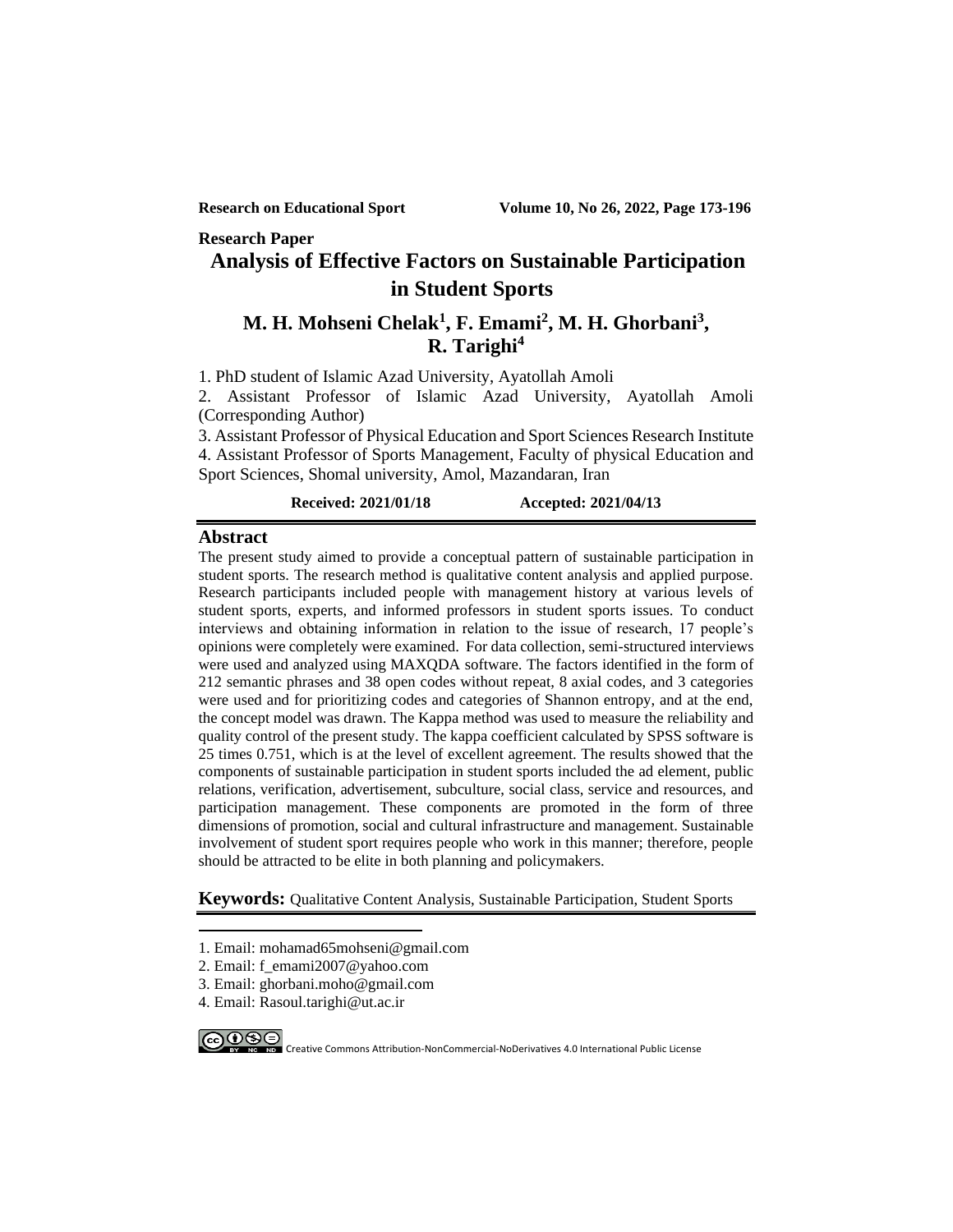**Mohseni Chelak: Analysis of Effective Factors on Sustainable**... **174**

## **Extended Abstract Background and purpose**

The expansion of the universities and higher education institutions in recent years and subsequent growth of the student population, as well as the arrival of new sports disciplines in the scene of national and academic sports and students' desire for participation in sports competition, as well as the structural weakness of the department of physical education and shortage of facilities and spaces of universities in holding the championships, on the one hand,and the possibility of continuing the process of sustainable participation in student sport, on the other hand, has faced a fundamental problem. Hence, the country's student sports organizations should design and implement new patterns for sustainable sports participation, especially in student sports. Therefore, the aim of this study is to provide a model of factors affecting sustainable participation in student sports.

## **Methodology**

The present study was an applied study in terms of purpose, and in terms of data collection, data were collected through using interviewees' opinions about the components of sustainable student sports participation. To select participants, the principle of diagnosis and target sampling method was used. Interviewed people were selected by considering theoretical saturation. For this purpose, the various experts involved in organizing sporting events, and or students in sports were selected. Content analysis was performed after interviews and data collection. Conducting interview with 17 experts did not create any new information from the interview 15th, but for assurance, until the interview 17 was carried out. Encoding, classification, and data categorization with the help of MAXQDA software were finalized.

### **Results**

Recorded interviews were implemented in Word software format. Then, the findings from each interview in the form of MAXQDA software tables were worded, and encoded. The collected data were analyzed using Shannon Entropy Technique. The results show that from the open codes of extraction, the open code "The importance of the tendency of community indexes to student sports" has the highest priority to other codes with the importance of 0.035. Also, among the extraction axial codes, the axial code of "ad element" with the index of the significance of 0.235 has the highest priority compared to other axial codes, and among the selectively chosen codes, the selective code promoted with the coefficient of the significance of 0.619 has the highest priority compared to other codes.

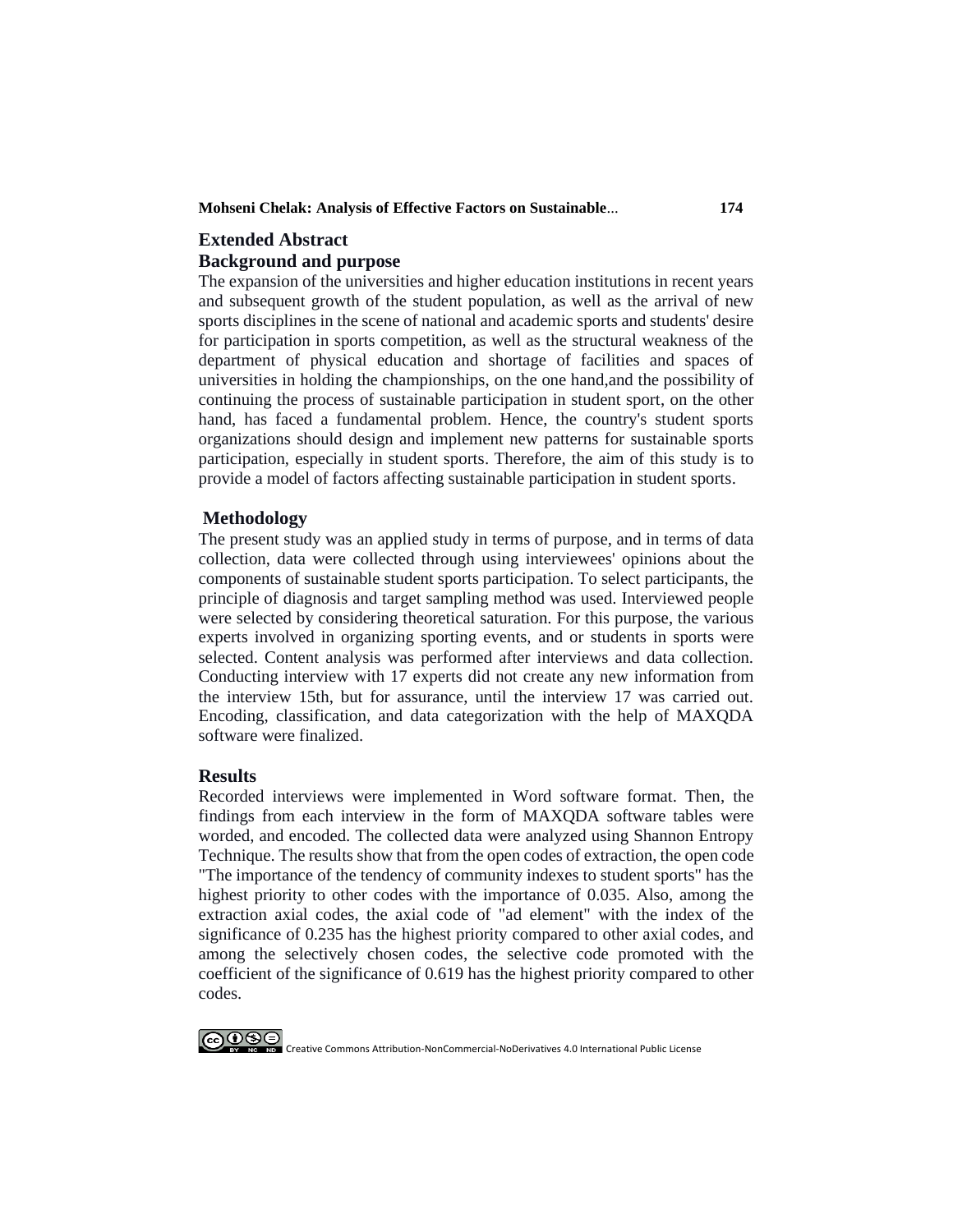### **175 Research on Educational Sport, Volume 10, No 26, 2022**

## **Conclusion**

The development of sustainable student sports participation can provide applied and proportional sports knowledge for different levels of sports in the country and be a rich backing for the country's competitive sports organization. Sustainable participation represents the degree of interest in a particular activity that brings together a long term. Sustainable participation is a function of a person's past relationship or activity and relationship with his values, given that sport is an inclusive institution in society. The presented model can well show the capacity of different aspects of sustainable sports participation and clarify that students' participation in sport accepts widespread factors. The present model provides basic construction of sustainable participation of student sports and can explain it and provide its functions. Based on the present model, the ability of the sustainable participation of student sports was analyzed. The purpose of this study was to identify the factors affecting sustainable participation in student sports. Therefore, after interviewing experts, extractive codes were classified into 3 categories and 8 axial codes. The main categories include (cultural and social infrastructure, development management, and promotion), and axial codes include (public relations, advertising, subculture, social class, service and resources, and participation management). According to the results of the research, it can be suggested that officials are formulated by the appropriate program and identify the effect of each of the factors mentioned on increasing the sustainable participation of student sports. Moreover, pivot knowledge programs are considered to increase students' knowledge with each of the factors mentioned. Hence, the application of each of these factors in the field of increased exercise participation in the main programs of students should be included.

**Keywords:** Qualitative Content Analysis, Sustainable Participation, Student Sports.

## **References**

- 1. [Gharakhanlou, R, Ghorbani, M. H, Bayati, M, & Shams, A. \(2020\). Developing a](https://res.ssrc.ac.ir/article_2001_337645ccf6d91f2a4a845ea35bf14255.pdf)  [strategic plan for monitoringthe well-being and physical activity of Iranian students.](https://res.ssrc.ac.ir/article_2001_337645ccf6d91f2a4a845ea35bf14255.pdf)  *[Research on Educational Sport](https://res.ssrc.ac.ir/article_2001_337645ccf6d91f2a4a845ea35bf14255.pdf)*, 8(19): 17-38. (Persian).
- 2. [Hosseini, S.A. Purkiani, M., Jami Al-Ahmadi, A., & Afroozeh, A. \(2017\).](http://ensani.ir/fa/article/374343/%D8%AA%D8%B9%DB%8C%DB%8C%D9%86-%D8%B9%D9%88%D8%A7%D9%85%D9%84-%D9%85%D8%A4%D8%AB%D8%B1-%D8%A8%D8%B1-%D8%A7%D9%81%D8%B2%D8%A7%DB%8C%D8%B4-%D9%85%D8%B4%D8%A7%D8%B1%DA%A9%D8%AA-%D8%AF%D8%A7%D9%86%D8%B4%D8%AC%D9%88%DB%8C%D8%A7%D9%86-%D8%AF%D8%B1-%D9%81%D8%B9%D8%A7%D9%84%DB%8C%D8%AA-%D9%87%D8%A7%DB%8C-%D8%A8%D8%AF%D9%86%DB%8C)  [Determining the factors affecting the increase of students' participation in physical](http://ensani.ir/fa/article/374343/%D8%AA%D8%B9%DB%8C%DB%8C%D9%86-%D8%B9%D9%88%D8%A7%D9%85%D9%84-%D9%85%D8%A4%D8%AB%D8%B1-%D8%A8%D8%B1-%D8%A7%D9%81%D8%B2%D8%A7%DB%8C%D8%B4-%D9%85%D8%B4%D8%A7%D8%B1%DA%A9%D8%AA-%D8%AF%D8%A7%D9%86%D8%B4%D8%AC%D9%88%DB%8C%D8%A7%D9%86-%D8%AF%D8%B1-%D9%81%D8%B9%D8%A7%D9%84%DB%8C%D8%AA-%D9%87%D8%A7%DB%8C-%D8%A8%D8%AF%D9%86%DB%8C)  activities. *[Research in Educational Sports](http://ensani.ir/fa/article/374343/%D8%AA%D8%B9%DB%8C%DB%8C%D9%86-%D8%B9%D9%88%D8%A7%D9%85%D9%84-%D9%85%D8%A4%D8%AB%D8%B1-%D8%A8%D8%B1-%D8%A7%D9%81%D8%B2%D8%A7%DB%8C%D8%B4-%D9%85%D8%B4%D8%A7%D8%B1%DA%A9%D8%AA-%D8%AF%D8%A7%D9%86%D8%B4%D8%AC%D9%88%DB%8C%D8%A7%D9%86-%D8%AF%D8%B1-%D9%81%D8%B9%D8%A7%D9%84%DB%8C%D8%AA-%D9%87%D8%A7%DB%8C-%D8%A8%D8%AF%D9%86%DB%8C)*, 5 (12), 97-114. (Persian).
- 3. [McKay, C. D., Cumming, S. P., & Blake, T. \(2019\). Youth sport: friend or foe?. Best](https://www.sciencedirect.com/science/article/abs/pii/S152169421930018X?via%3Dihub)  practice & research. *[Clinical rheumatology](https://www.sciencedirect.com/science/article/abs/pii/S152169421930018X?via%3Dihub)*, 33(1), 141-157.

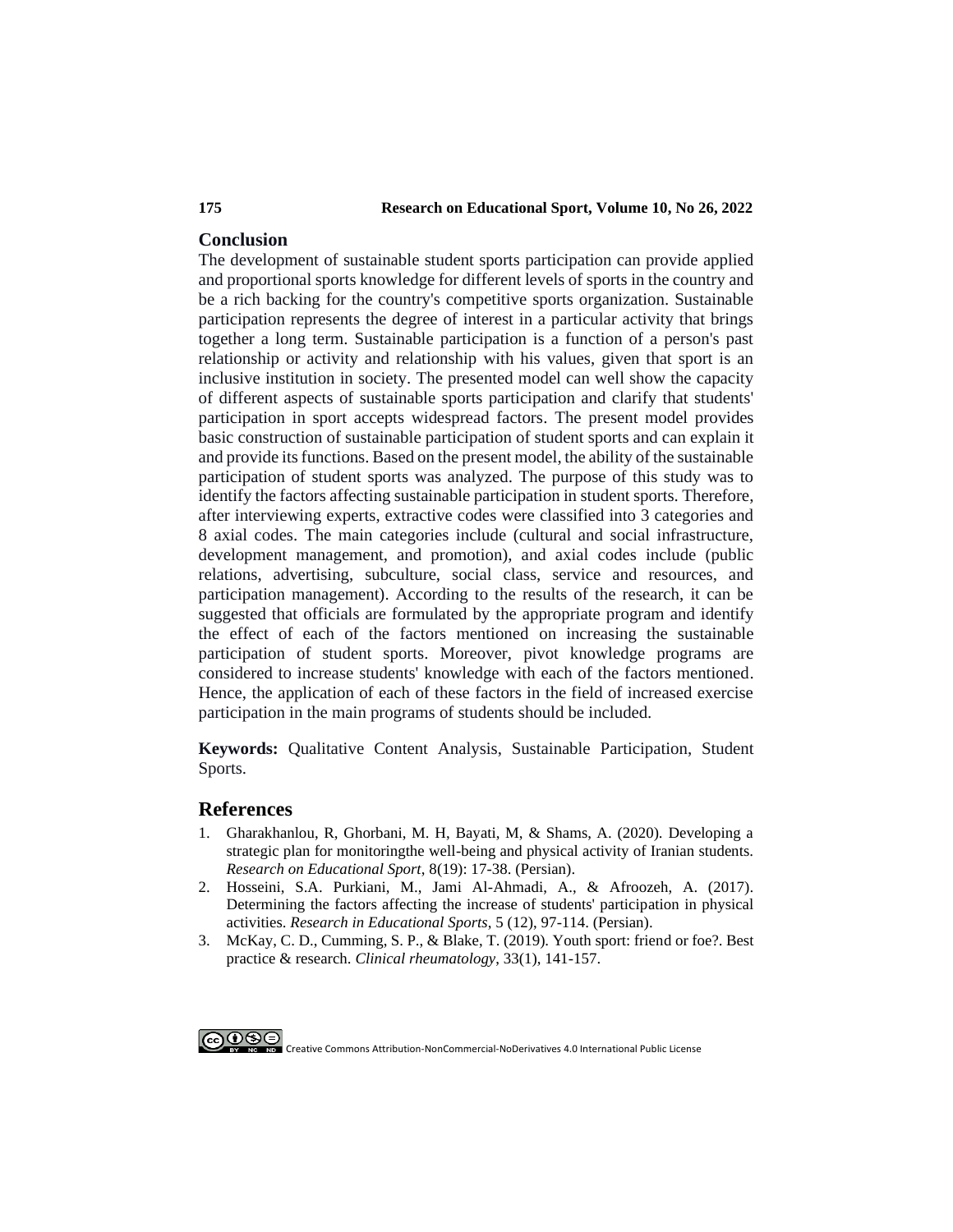#### **Mohseni Chelak: Analysis of Effective Factors on Sustainable**... **176**

- 4. [Rasekh, N., Sajjadi, S.A., Razavi, S.M.H, & Dousti. M. \(2018\). Analysis of the](https://res.ssrc.ac.ir/article_1184_6c6a022936caae12f567eba6627d8415.pdf)  Educational Sport Structure in Iran. *[Research on Educational Sport](https://res.ssrc.ac.ir/article_1184_6c6a022936caae12f567eba6627d8415.pdf)*, 6(14): 17-44. [\(Persian\).](https://res.ssrc.ac.ir/article_1184_6c6a022936caae12f567eba6627d8415.pdf)
- 5. [Tatari, A, Ehsani, M, Kuzechian, H, & Norouzi Seyedhoseyni, R. \(2019\). Design the](https://www.magiran.com/paper/1985084)  [optimal requirements for the implementation of social marketing in recreational](https://www.magiran.com/paper/1985084)  sports in Iran. *[Journal of Sport Management Review](https://www.magiran.com/paper/1985084)*, 11(53), 33-59. (Persian).



**CO OSS**<br>By No. No. Creative Commons Attribution-NonCommercial-NoDerivatives 4.0 International Public License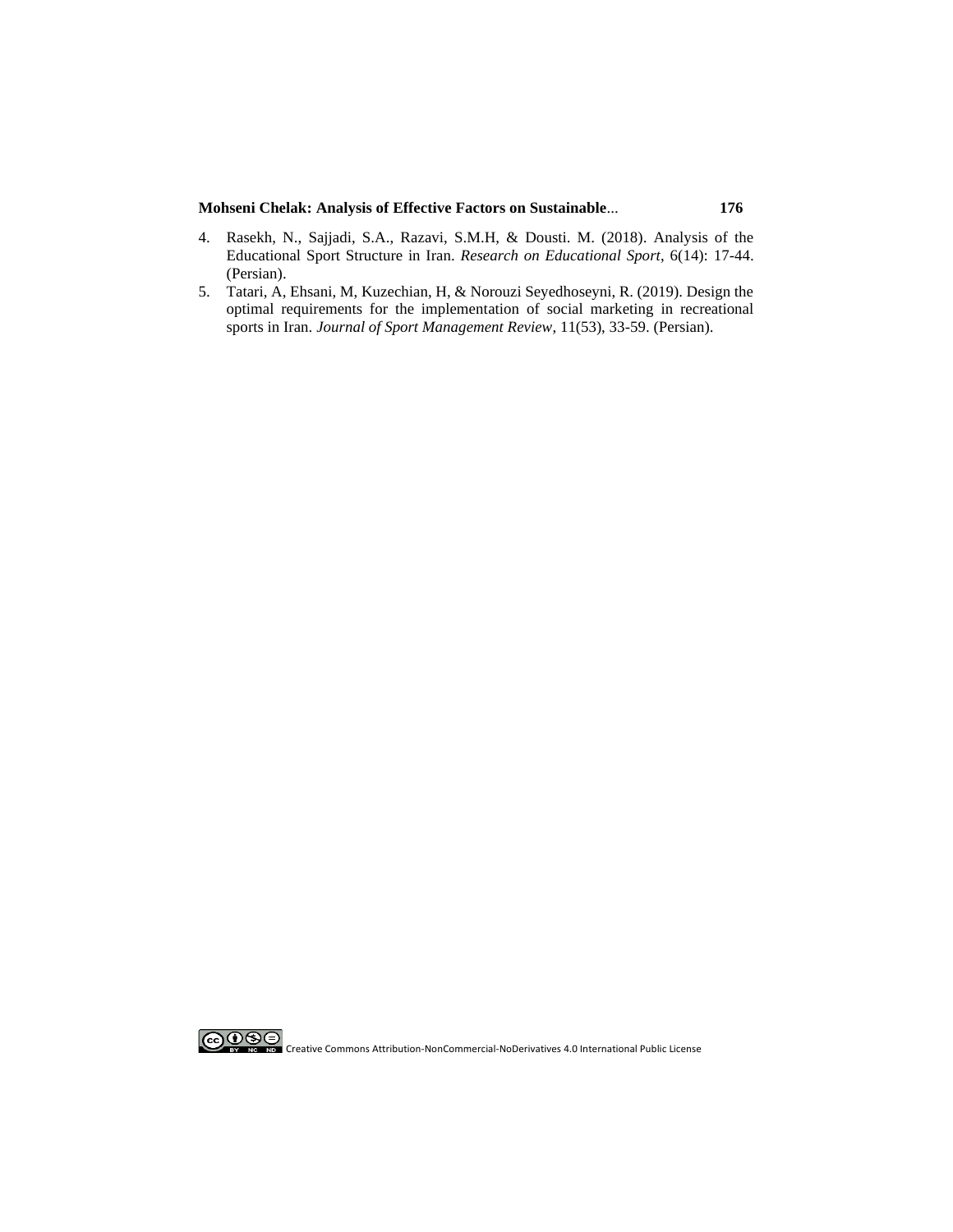**مقالة پژوهشی**

# **واكاوي عوامل مؤثر بر مشاركت پایدار در ورزش دانشجویی**

**، فرشاد امامی <sup>1</sup> محمد حسین محسنی چلک 3 ، محمد حسین قربانی <sup>2</sup> 4 ، رسول طریقی** 

۱. دانشجوی دکتری مدیریت ورزشی، واحد آیت الله آملی، دانشگاه آزاد اسلامی، آمل، ایران .<br>۲. گروه مدیریت ورزشی، واحد آیت الله آملی، دانشگاه آزاد اسلامی، آمل، ایران (نویسنده مسئول) .3 گروه مدیریت ورزشی، پژوهشگاه تربیت بدنی و علوم ورزشی، تهران، ایران .4 استادیار مدیریت ورزشی، دانشکده تربیت بدنی و علوم ورزشی دانشگاه غیرانتفاعی شمال،آمل،مازندران، ایران

**تاريخ دريافت: /10/29 1399 تاريخ پذيرش: 1400/01/24** 

#### **چکیده**

**پژوهش حاضر با هدف ارائه الگوی مفهومی مشارکت پايدار در ورزش دانشجويی اجرا شده است. روش تحقیق تحلیل محتوای کیفی و از نظر هدف کاربردی است. مشارکتکنندگان پژوهش شامل افراد دارای سابقه مديريت در سطوح مختلف ورزش دانشجويی، خبرگان و اساتید مطلع در مسائل ورزش دانشجويی کشور بود. برای انجام مصاحبه و کسب اطالعات الزم در ارتباط با موضوع تحقیق تعداد 17 نفر به شکل کامالً غیراحتمالی و با بهره گیری از تکنیکهای هدفمند نظری انتخاب شدند. برای گردآوری اطالعات از مصاحبههای نیمه ساختار يافته استفاده شد و تجزيه و تحلیل با استفاده از نرم افزار MAXQDA انجام گرفت. عوامل شناسايی شده در قالب 212 عبارت معنايی و 38 کد باز بدون تکرار، 8 کد محوری و 3 مقوله درج و برای اولويتبندی کدها و مقولهها از آنتروپی شانون استفاده شد و در انتها مدل مفهومی ترسیم گرديد. به منظور سنجش پايايی و کنترل کیفیت مطالعه حاضر از روش کاپا استفاده شد. ضريب کاپا محاسبه شده بهوسیله نرم افزار SPSS نسخه 25 برابر با /751 0 بوده که در سطح توافق عالی قرار گرفته است. نتايج نشان داد که مؤلفه های مشارکت پايدار در ورزش دانشجويی شامل عنصر آگهی، روابط عمومی، صحهگذاری، تبلیغ، خرده فرهنگ، طبقة اجتماعی، خدمات و منابع و مديريت مشارکت است و اين مؤلفهها در قالب سه بعد ترويج، زير ساخت های اجتماعی و فرهنگی و مديريت توسعه قابل طبقهبندی است. مشارکت پايدار ورزش دانشجويی نیازمند افرادی است که در اين امر فعالیت دارند؛ بنابراين، افرادی بايد جذب شوند که هم در برنامهريزی و هم در س یاستگذاری ورزش دانشجويی نخبه باشند.**

**واژگان كلیدي: تحلیل محتوای کیفی، مشارکت پايدار، ورزش دانشجويی**

∣⊚⊕⊛⊜

<sup>1.</sup> Email: mohamad65mohseni@gmail.com

<sup>2.</sup> Email: f\_emami2007@yahoo.com

<sup>3.</sup> Email: ghorbani.moho@gmail.com

<sup>4.</sup> Email: Rasoul.tarighi@ut.ac.ir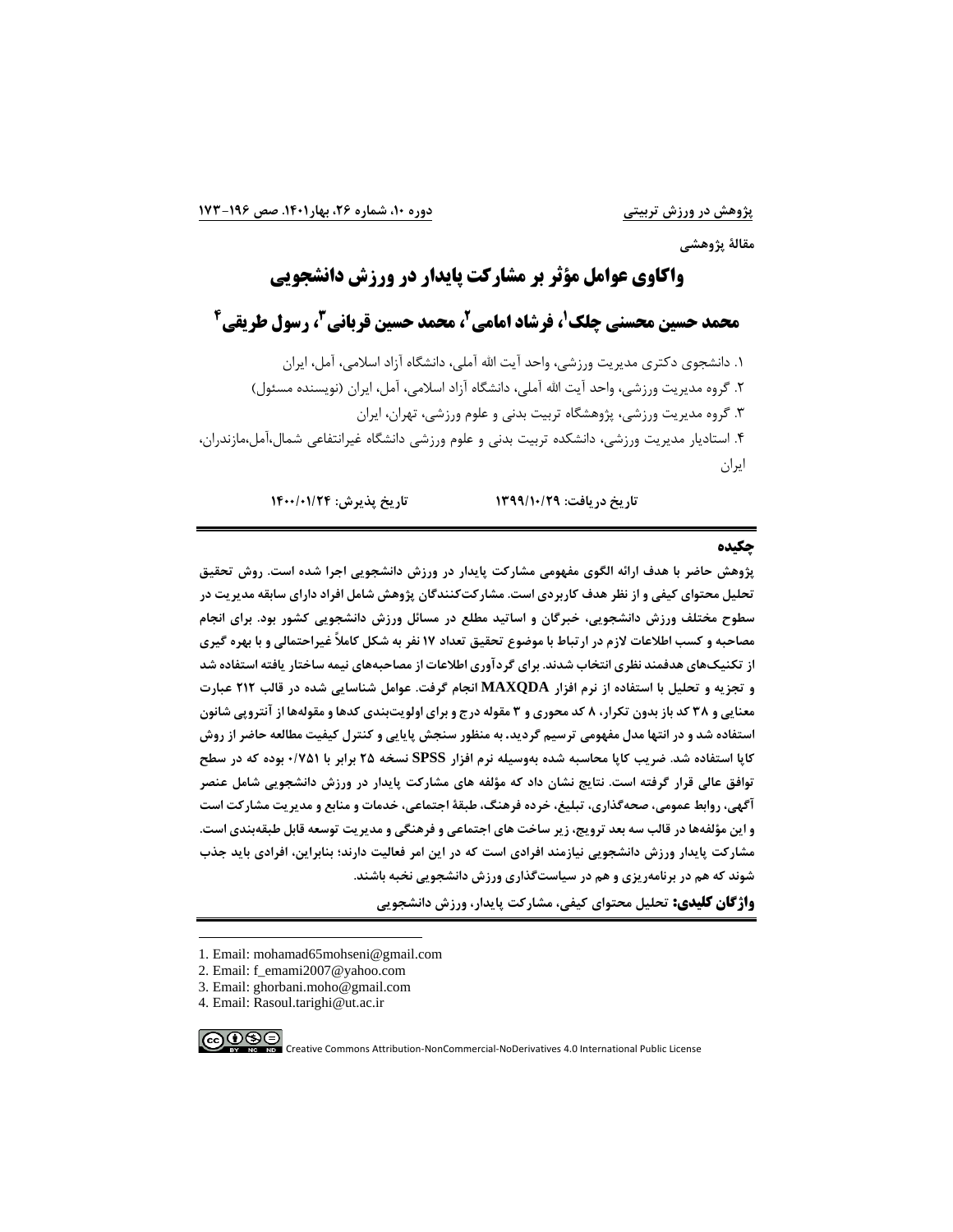#### **مقدمه**

زندگی در دنیای امروز ابتکار عمل سریع را از انسان گرفته است. ورزش به عنوان راه حل راهبردی و ورزش همگانی به عنوان وسیلهای ارزان قیمت و فرح بخش میتواند این مشکل را به نحو مطلوب حل کند (ممتاز بخش و فکور، ۲۰۰۷، ۵۹). بسیاری از مؤسسه های بینالمللی به ورزش به عنوان ابزاری برای رسیدن به اهداف غیر ورزشی می نگرند. آنها تأکید می کنند که ورزش یک پدیده اجتماعی وسیع جهانی است که در زندگی جوانان و بزرگساالن زن و مرد ریشه دارد؛ بنابراین، ورزش نباید به عنوان تنها یک محصول جامعه ما، بلکه باید به عنوان یک موتور محرکه شناخته شود (جاویر '، ۲۰۱۴، 24(. مشارکت به معنای عام بر حضور و دخالت آگاهانه، داوطلبانه، متعهدانه افراد و اقشار جامعه داللت دارد (فرنس و والرز<sup>۲</sup>، ۲۰۱۲، ۲۹) و مشارکت پایدار ۳ نشان دهنده میزان تمایل و علاقه فرد نسبت به فعالیت خاص است که این فعالیت منافعی را در دراز مدت برای فرد به همراه دارد. مشارکت پ ایدار تابعی از رابطه گذشته فرد با فعالیت و ارتباط با ارزشهای درونی آن فرد تعریف شده است )فرنس و  $(1, 2)$ والرز،  $2 \cdot 17 \cdot 7$ .

دانشجویان، بخش گسترده و اثرگذاری از جامعه و جمعیت ایران را به خود اختصاص دادهاند. در این راستا، حدود 3600000 دانشجو در دانشگاه ها و مراکز آموزشی و پژوهشی کل کشور مشغول به تحصیل هستند و از این تعداد 750000 نفر در دانشگاههای دولتی تحصیل می کنند ) قراخانلو و همکاران، ،2020 19(. دانشگاه به عنوان یکی از اثرگذارترین نهادهای مؤثر در توسعه و پیشرفت، میبایست به عنوان یک اهرم برای بهبود تندرستی دانشجویان به کار گرفته شود؛ چرا که دانشگاه نقش مهمی در نهادینهسازی تندرستی و فعالیتبدنی برخوردار است. نظام آموزش عالی بخش بزرگی از نهاد تعلیم و تربیت محسوب میشود و با توجه به اهمیت و کارکردهای توسعة فرهنگ ورزش در جامعه، توسعهٔ ورزش دانشجویی اهمیت اجتماعی بالایی دارد (حسینی و همکاران، ۲۰۱۷، ۱۰۱) ورزش دانشگاهی در تأمین سالمت جسمی و روانی دانشجویان بسیار مؤثر است )دویکیواقلو و همکاران ٔ، ۲۰۱۲، ۳۲۸) و اهداف اصلی آن، فراهم آوردن زمینه های لازم و فرصتهای مناسب برای قشر فراگیر دانشجویی، به منظور دستیابی به فضای تفریحی و رقابتی سالم است؛ از اینرو، در بین دانشجویان از اهمیت ویژهای برخوردار است و توجه خاصی بدان می شود (حمیدی و همکاران، ۲۰۱۱،

1. Javier

- 3. Sustainable Participation
- 4. Devecioglu et al



<sup>2.</sup> Ferns & Walls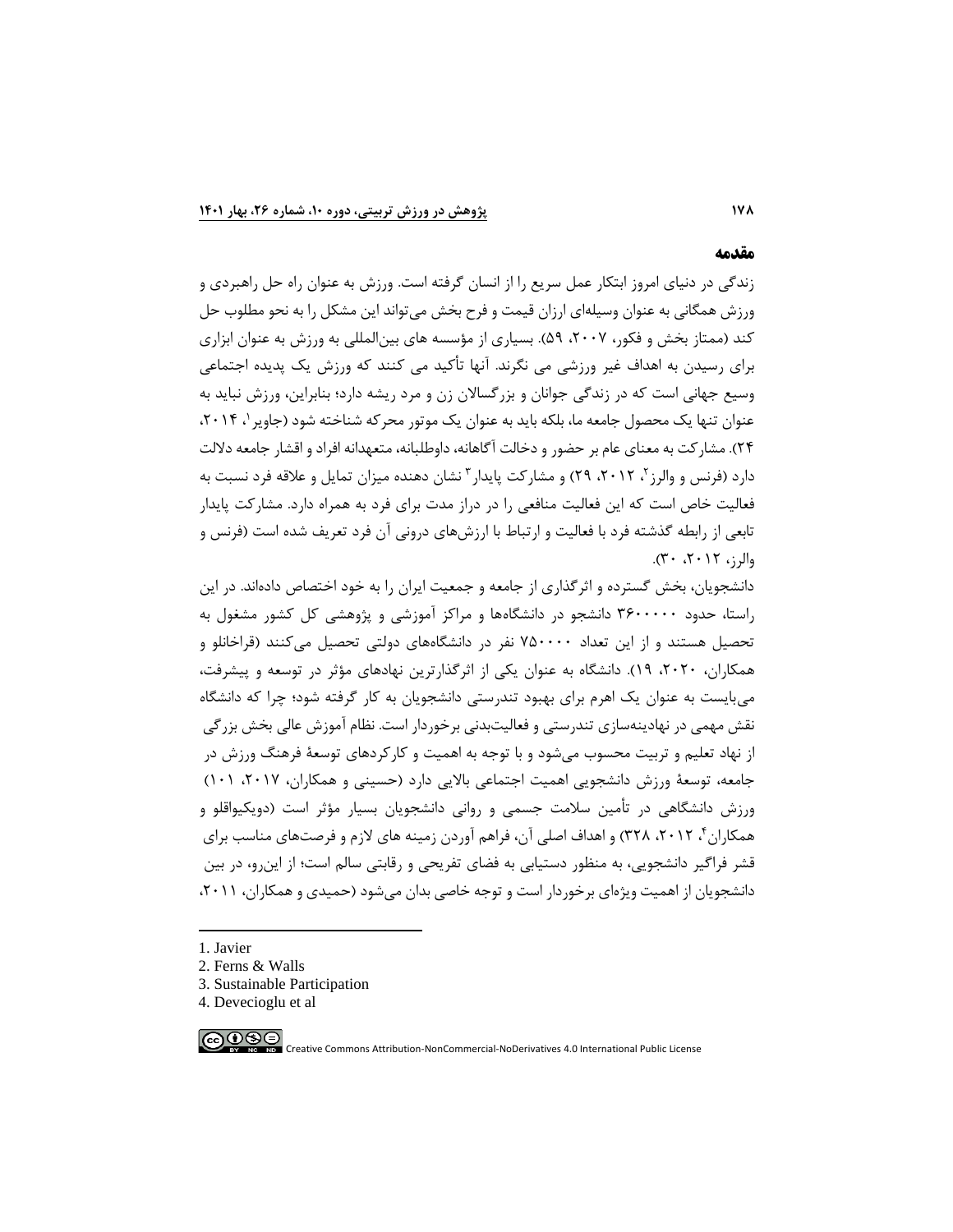21( عالوه بر این، از آنجا که دانشگاهها وظیفة تأمین و تربیت نیروی انسانی متخصص، ماهر و سالم را دارند، ورزش دانشگاهی میتواند نقش مهمی در برنامههای مدیریت منابع انسانی داشته باشد (بایل ، ۲۰۰۲، ۱۳۷) از منظری دیگر نیز می توان بیان نمود که توسعهٔ ورزش دانشگاهی می تواند پشتوانهای غنی برای توسعهٔ ورزش کشور باشد. در همین راستا، داونوارد و راسکویت ٔ (۲۰۱۵) بیان نموده اند، آموزش عالی نه تنها موجب افزایش میزان و شدت مشارکت مردان در ورزش میشود، بلکه در کمک به توسعه عالقهمندی زنان به ورزش و در نتیجه افزایش نرخ مشارکت آنها در ورزش نقش مهمی دارد.

با توجه به مزایای فعالیت های بدنی و ورزش، درک و ارتقای مشارکت در ورزش از اهمیت به سزایی برخوردار است. مشارکت از جمله پدیده هایی است که از دیرباز وجود داشته و همواره با زندگی انسان ها پیوند داشته است، الزمة زندگی جمعی و گروهی وجود همکاری، مساعدت و مشارکت است که متناسب با شرایط اجتماعی در زمان و مکان خاص خود به صورت های مختلف شکل گرفته است )نوابخش و اسمی جوشقانی، ،2013 117( لذا سازمان ها برای دستیابی به عملکرد مؤثر و مقابله با مشکالت و موانع سد راه پیشرفت خود، نیاز به مشارکت و همکاری متقابل سایر سازمان ها دارند و سازمان های ورزشی و آموزشی از این قاعده مستثنی نیستند و افزایش مشارکت در ورزش می تواند تأثیر عمیق و مثبتی بر عوامل اجتماعی، اقتصادی، سالمت فرد و جامعه بگذارد و همچنین منفعت یجاد کند (آدتونی و اکندوتیر ۳ ، ۲۰۱۷) با این حال، مبنای مشارکت ورزشی، از سطوح ورزش تربیتی، ورزش همگانی، ورزش قهرمانی و ورزش حرفه ای تشکیل شده است و برای هر کشوری مهم است که با حفظ تعادل در این سطوح و اولویتبندی این ابعاد بر اساس کاربرد و اهمیت آنها، ساختار ورزش کشور خود را توسعه و گسترش دهد (راسخ و همکاران، ۲۰۱۸، ۲۰).

بنابراین مشارکت در حکم یک پدیده اجتماعی در مکاتب متفاوت فکری نظریهپردازی شده است. انطباق سطح نظری و عملی در ایدههای اجتماعی از جمله مشارکت، نیازمند پژوهش های فراگیر در جامعه مورد نظر است (متین، ۲۰۱۵، ۱۵۴). با این وجود اهمیت مشارکت پایدار ورزشی در نهاد دانشجویی، سبب توجه اساسی دولتها به این سطح از ورزش شده است. ورزش دانشجویی بخشهای زیادی از ورزش آموزشی و ورزش رقابتی را نیز در بر میگیرد )بنار و همکاران، ،2018 222( ورزش، به خودی خود فعالیت ارزشمند، مثبت و مفیدی ارزیابی می شود؛ اما شواهد نشان می دهند که در

- 1. Byl
- 2. Downward and Rasciute
- 3. Adetunji & Akindutire

∣⊚⊕⊛⊜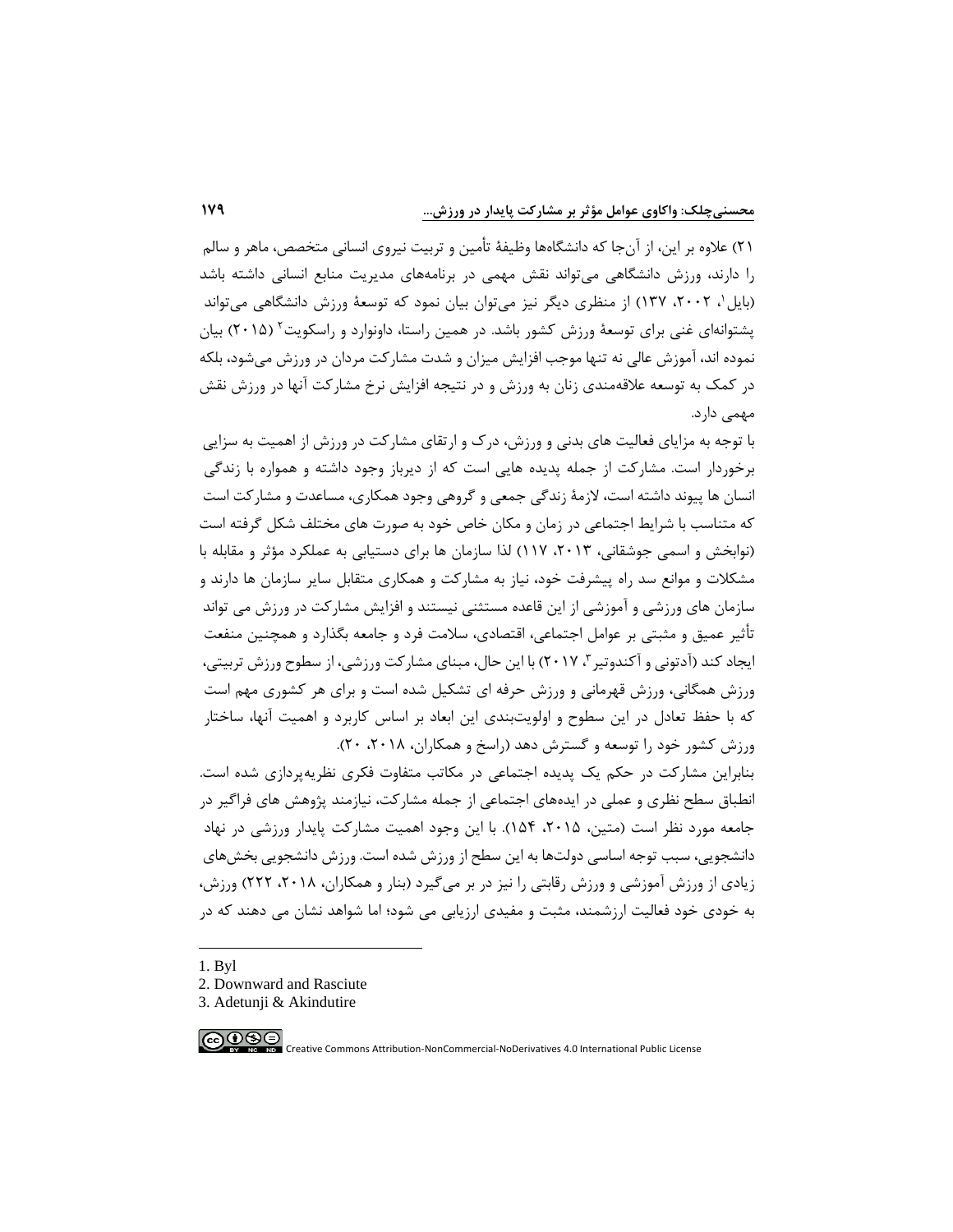عمل گرایش به مشارکت پایدار در ورزش و انجام فعالیتهای بدنی در میان دانشجویان وضعیت مناسبی ندارد لذا با توجه به وضعیت فعلی توسعه ورزش در کشور مشارکت ورزشی نیازمند مدیریت و عزم جدی جهت توسعه پایدار و تعمیم ورزش در بین دانشجویان دارد. الزمه پایدارى تعادل است. به عبارت دیگر، روى دیگر سکه پایدارى، تعادل است؛ زیرا یک سیستم نامتعادل، ناپایدار نیز خواهد بود و برعکس. تفاوت در انگاره هاى مختلف در تعمیم مفهوم تعادل و پایدارى است که گروهى به تعادل در رابطه ورزش و سالمتی اکتفا مى نمایند و گروهى آن را به تمامى شئون زندگى انسانى، یعنی رابطه انسان با محیط و انسان با انسان و جوامع تعمیم مى دهند (راسخ و همکاران، ۲۰۱۸، ۲۲). شناخت عوامل مؤثر بر افزایش و یا کاهش انگیزه و تمایل به مشارکت ورزشی نزد دانشجویان زمینه ساز برداشتن گام های دقیق و شفاف در راستای بسترسازی برای مشارکت در برنامه های ورزشی و همراه ساختن یکباره برنامهریزی، اجرا، نگهداری و ارزشیابی در فرایند مشارکت پایدار ورزش دانشجویی می گردد )ساکی و همکاران، 2018(. اگر میزان مشارکت دانشجویان در ورزش کشور افزایش یابد، شاهد رونق کسب و کار ورزشی خواهیم بود و شغل های مرتبط با ورزش همچون پوشاک ورزشی، تربیت نیروی انسانی (مربیان، داوران و غیره)، آموزش کارآموزان ورزشی و غیره رونق قابل توجهی خواهند داشت که همه اینها در گرو افزایش میزان مشارکت دانشجویان و اقشار مختلف در ورزش و رسیدن به پایداری در این زمینه است (ططری و همکاران، ۲۰۱۹، ۴۰)

گسترش شتابان دانشگاه ها و مؤسسات آموزش عالی طی سال های اخیر و متعاقب آن رشد روز افزون جمعیت دانشجویی و همچنین ورود رشته های جدید ورزشی به صحنة ورزش ملی و دانشگاهی و اشتیاق و استقبال دانشجویان برای شرکت در رقابت های ورزشی، و همچنین ضعف ساختاری ادارات تربیت بدنی و کمبود امکانات و فضاهای ورزشی دانشگاه ها در برگزاری مسابقات قهرمانی نیز از طرف دیگر، امکان ادامة روند مشارکت پایدار در ورزش دانشجویی را با مشکل اساسی مواجه کرده است. از اینرو، سازمانهای ورزش دانشجویی کشور باید بر آن باشند تا متناسب با شرایط و مقتضیات جدید و با بهره گیری از تجارب و نظریات متخصصان ورزش، به ویژه در حوزة ورزش دانشجویی، الگوهای جدیدی برای مشارکت پایدار ورزشی، طراحی و اجرا کنند )فتحی، ،2010 162(.

تحقیقات نشان داده است که عوامل مختلفی در توسعه مشارکت در ورزش از طریق دانشجویان انجام گرفته است و هر یک ابعادی از موضوع را اشاره و بررسی کرده اند. در این راستا، رحمتی و همکاران )2019( در پژوهشی با هدف مطالعة عامل های مؤثر بر فرایند مشارکت ورزشی اظهار داشتند که فرآیند مشارکت ورزشی در وهلة اول از طریق فرآیند جامعه پذیری و میزان حمایت های دریافتی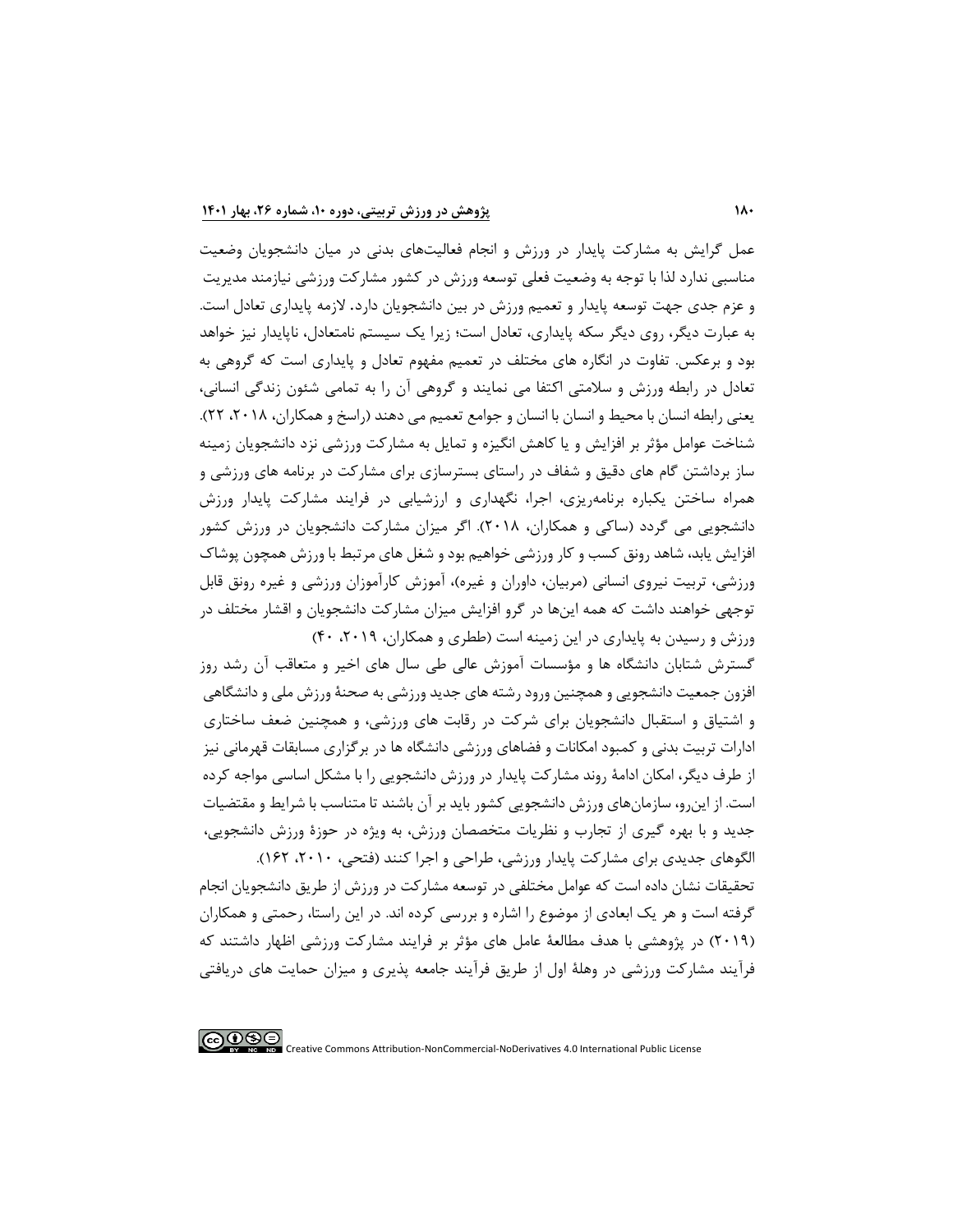مختلف آغاز می گردد، در مرحلة بعد با استمرار مشارکت ورزشی، هویت ورزشی ورزشکاران شکل گرفته و با توجه به نقشی که هویت ورزشی در باز تعریف ورزشکاران در جامعه دارد، تعهد ورزشی نیز شکل می گیرد. همچنین فشارهای ساختاری و اجتماعی نیز نقش تعیینکنندهای در فرآیند جامعه پذیری ورزشی، هویت ورزشی، تعهد ورزشی و مشارکت ورزشی ورزشکاران ایفا می کنند. در پژوهشی دیگر توسط آدیتونجی و الوسولا' (۲۰۱۷) تحت عنوان مزایای مشارکت ورزشی جوانان بیان داشتند که افزایش مشارکت ورزشی می تواند تأثیر عمیق و مثبتی بر عوامل اجتماعی، اقتصادی، سالمتی فرد و جامعه گذارد و معتقدند که مدارس مختلف از ابتدایی تا مؤسسات عالی رتبه، باید از طریق وزارتخانه های ورزشی، جوامع بشر دوستانه، سازمان های داوطلبانه و شرکت های چند ملیتی، برای جمعآوری کمک های مالی و پرداخت هزینه های ورزشی دانش آموزان و دانشجویان، امکانات ورزشی مناسب و با کیفیت خوب، تجهیزات و لوازم بادوام و انگیزه های الزم برای ورزشکاران اقدام نمایند. همچنین اظهار داشتند که مشارکت دانش آموزان در برنامه های ورزشی خارج از مدرسه به بهبود بیشتر مهارتهای آنان کمک می کند و رابطه صمیمانه ای بین مدارسی که در این برنامه ها مشارکت می کنند بهوجود می آورد و پیشرفت حاصل شده توسط دانش آموزان شرکت کننده، به جنبش انسانی در مدارس منجر می شود. در این راستا مک کی، کامینگ و بلیک<sup>۲</sup> (۲۰۱۹) در پژوهشی با عنوان دوست یا دشمن با مشارکت ورزشی جوانان؟ اذعان نمودند که مشارکت ورزشی جوانان به عنوان بخشی سالم از شیوه زندگی ترویج یافته است و مزایایی برای آمادگی جسمانی، توسعه اجتماعی و سالمتی ذهنی دارد و می تواند بر اخالق، رفتار، فعالیت بدنی و سالمت اسکلتی عضالنی در مادام لعمر تأثیر بگذارد. ادات ؓ (۲۰۱۵) در پژوهش خود با عنوان شناسایی دلایل بی میلی شرکت در فعالیتهای ورزشی در بین دانشجویان دانشگاه آلیا نشان داد عوامل مدیریتی و اجرایی، اقتصادی و اجتماعی از دالیل بی میلی دانشجویان آن دانشگاه است. وی پیشنهاد کرد اهمیت مشارکت دانشجویان در فعالیت ورزشی را با برگزاری سخنرانی ها و همایش ها و آماده کردن متخصصان در بخش ورزش باال ببرند و سپس این متخصصان را به طور گسترده در بخش ورزش دانشگاه به کار بگیرند. دی مریت ٔ (۲۰۱۵) در پژوهشی در حیطهٔ جنسیت و انگیزه برای مشارکت در فعالیت های دانشگاهی پیشنهاد داد مربیان ورزش در دانشگاه ها بر فعالیت های وظیفهگرا تمرکز کنند و از توجه

∣⊚⊕⊛⊜

<sup>1.</sup> Adetunji & Olusola

<sup>2.</sup> McKay, Cumming & Blake

<sup>3.</sup> Odat

<sup>4.</sup> DeMeritt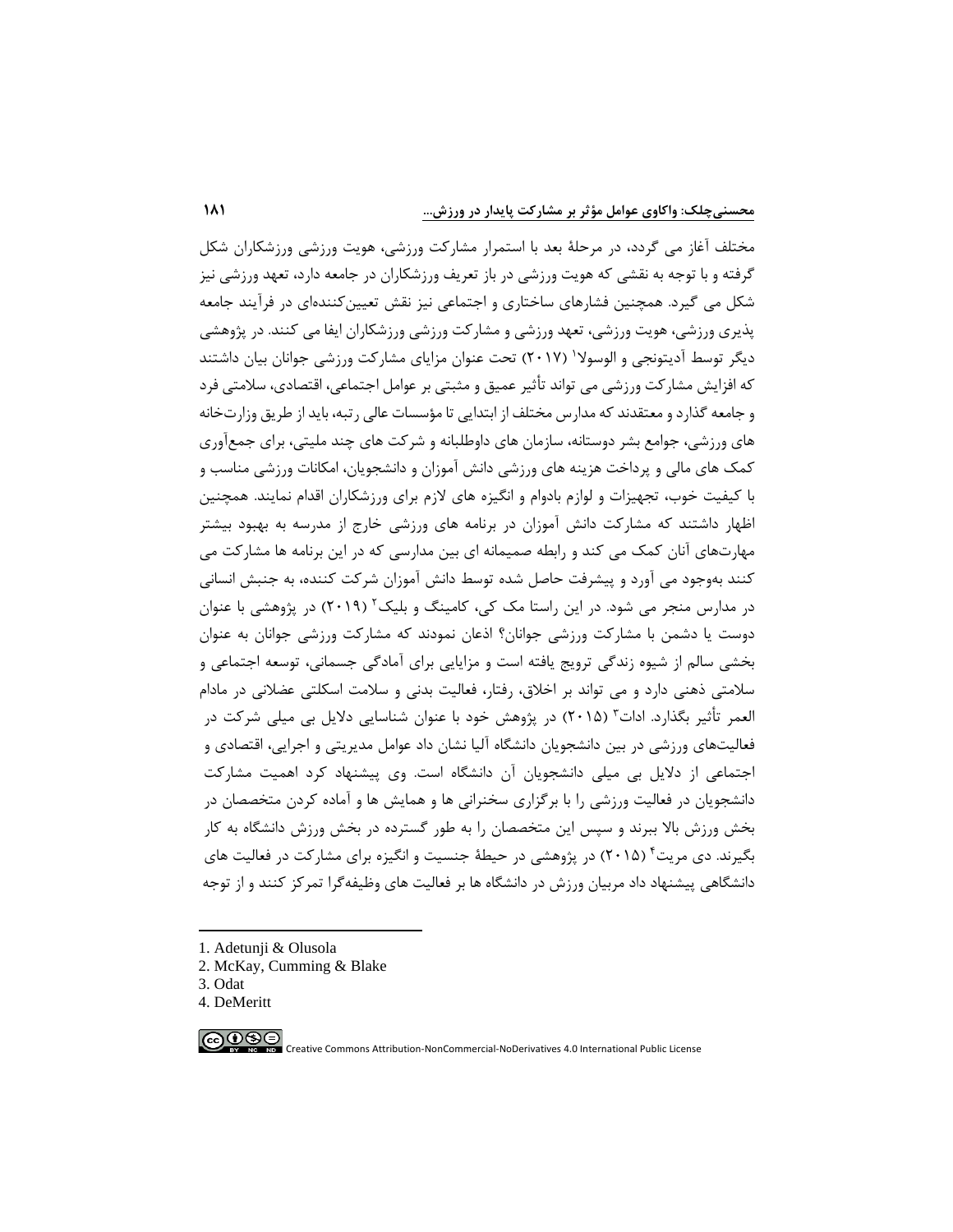به شکست و یا پیروزی خودداری کنند. همچنین آنها می باید راهبردهایی را اجرا کنند تا از طریق ورزش احساس شایستگی و استقالل دانشجویان را افزایش دهند تا از این طریق انگیزة آنان برای حضور در فعالیتهای ورزشی افزایش یابد. همچنین منافی و همکاران )2015( در پژوهش خود به اهمیت عامل مدیریت پی بردند. آنها بیان کردند در صورتی که حتی تمام زیرساختها فراهم باشد، مشارکت ورزشی تنها با مداخلة عامل مدیریتی افزایش پیدا خواهد کرد.

مبانی اصلی دانش در هر حوزهای بر پایه مدل های مناسب شناسایی شده توسط دانشمندان است و نه یافته های جزئی و پراکنده؛ زیرا دادهها در قالب مدل میتوانند کشف، تبیین و تعبیر شوند. البته مدلسازی از فراگردهای اجتماعی، جهان اجتماعی را لزوما به طور کامل معرفی نمیکند؛ اما ابزاری به دست می دهد که درک مکانیسم های اساسی آن را آسانتر میکند از سویی دیگر فقدان مدل های قابل اتکا و دارای مصادیق عینی در توسعه مشارکت پایدار ورزش دانشجویی کشور، محقق را بر آن داشت تا به واکاوی جهت دستیابی به ساختار چنین مدلی بپردازد. با تکیه بر مطالعات مرور شده، می توان گفت با وجود پژوهشها و اقدامات مختلفی که در بخش های مختلف ورزش کشور انجام شده، همچنان درصد مشارکت در فعالیتهای ورزشی بسیار کم و سیاستهای کلی در این زمینه ناکافی است. با آگاهی از اینکه عوامل زیادی بر مشارکت در فعالیتهای ورزشی خصوصا ورزش دانشجویی تأثیر گذارند و در تحقیق های محققین قبلی نیز به آنها اشاره گردید اما پژوهشی در رابطه با مشارکت پایدار در ورزش خصوصا ورزش دانشجویی انجام نشده است. لذا پژوهشگران مطالعه حاضر بر آن شدند که با استفاده از مفاهیم و راهکارهای مختلف، به گونهای جدید در این زمینه مهم وارد شوند و به بررسی مشکالت و معضالت مشارکت پایدار ورزش دانشجویی، راهکارهای تغییر رفتار و جایگزین کردن رفتارهای مطلوب و بدیع بپردازند. با توجه به مطالب مطرح شده و هدف اصلی تحقیق که توسعه مدل مفهومی مشارکت پایدار در ورزش دانشجویی است، در این پژوهش، شاخصها و مؤلفههای مشارکت پایدار در ورزش دانشجویی و دستهبندی و ارتباطات بین آنها شناسایی و تبیین شده است.

## **روش پژوهش**

مطالعه حاضر از نظر هدف کاربردی و از لحاظ نحوة گردآوری داده ها، به روش کیفی انجام شد که با استفاده از نظرات مصاحبهشوندگان درباره مؤلفههای مشارکت پایدار ورزش دانشجویی تحلیل شد. برای انتخاب مشارکتکننده ها از اصل تشخیص و روش نمونهگیری هدفمند استفاده شد. برای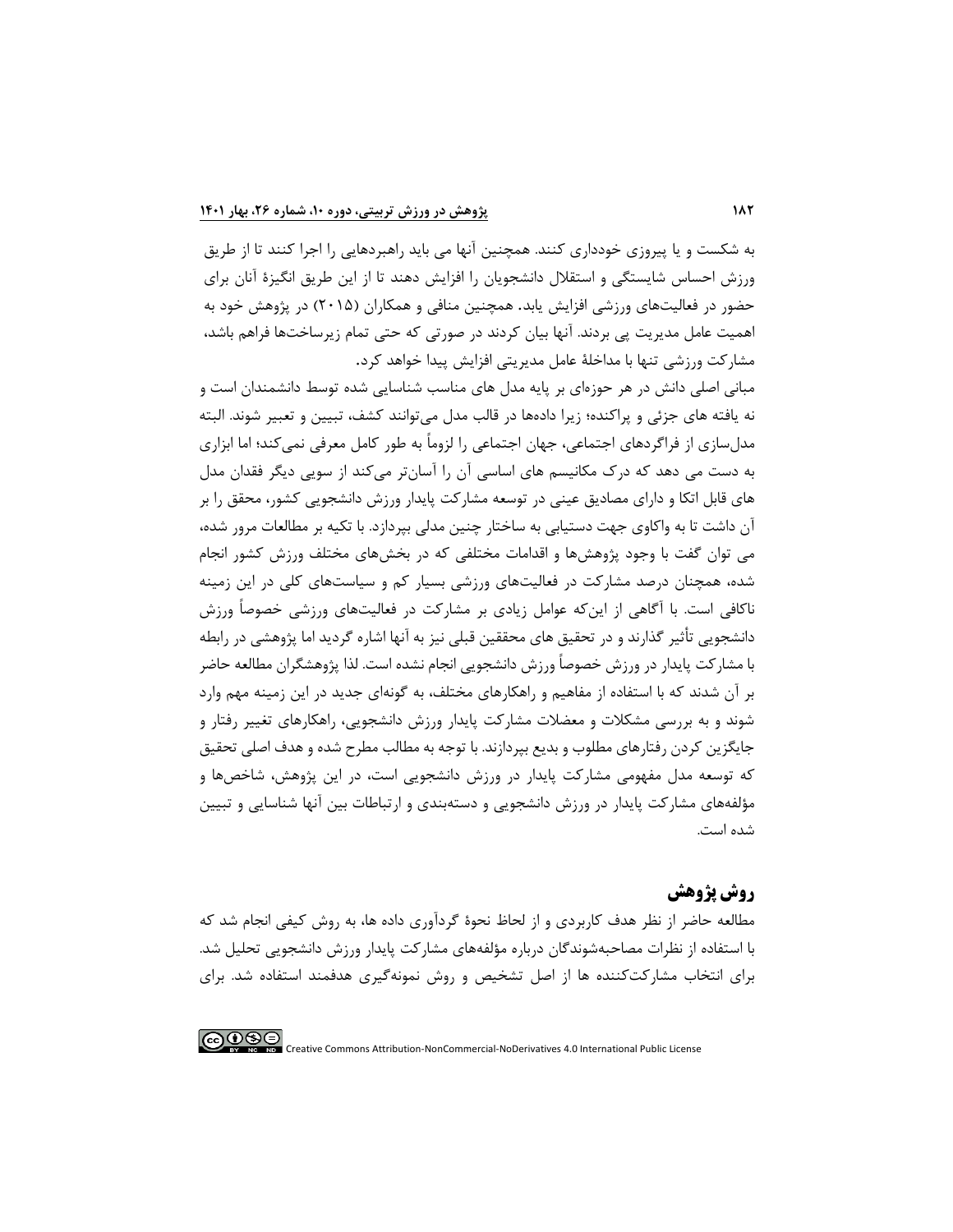گردآوری اطالعات در این روش محقق با افرادی ارتباط برقرار می کند که در مورد موضوع تحت مطالعه یا برخی از جنبه های آن دارای شناخت و اطالعات کافی و مناسب باشند )محمد پور و رضایی، ،2000 19-18(. افراد مورد مصاحبه با در نظر گرفتن اشباع نظری انتخاب شد. مصاحبه ها به صورت انفرادی و با سئواالت نیمه ساختاریافته بعد از هماهنگی الزم، در محل کار شرکتکنندگان انجام گرفت. با در نظر گرفتن معیارهایی از قبیل داشتن اطالعات غنی و بینش عمیق نسبت به موضوع مطالعه مشارکتکنندگان از میان صاحبنظران فعال در بخش های متنوع ورزشی انتخاب و وارد مطالعه شدند. برای این منظور خبرگان حوزه های مختلف که در برگزاری رویدادهای ورزش دانشجویی مشارکت داشته اند و یا در زمینه ورزش دانشجویی پژوهش انجام داده اند انتخاب شدند. ویژگی های جمعیت شناختی مشارکتکنندگان در جدول شماره 1 ارائه شده است.

| تحصيلات |                  | جنسيت          |                |                |                                               |
|---------|------------------|----------------|----------------|----------------|-----------------------------------------------|
| دكترى   | کارشناسی<br>ارشد | زن             | مرد            | تعداد          | مشاركت كنندگان                                |
|         |                  |                |                |                |                                               |
| 6       | $\theta$         | $\mathcal{L}$  | $\overline{4}$ | 6              | خبرگان و اساتید دانشگاهی و مراکز علمی         |
| 1       | 3                | $\mathbf{1}$   | 3              | $\overline{4}$ | مديران حوزه ورزشي دانشجويي                    |
|         |                  |                |                |                | افراد صاحب نظر در ورزش دانشجويي (كارشناسان و  |
|         |                  | $\overline{2}$ | 5.             |                | خبرگانی که در برگزاری رویدادهای ورزش دانشجویی |
|         |                  |                |                |                | مشار کت داشتند)                               |
| 12      |                  | 5 <sup>5</sup> | 12             | -17            | مجموع                                         |

**جدول -1 ويژگی های جمعیت شناختی مشارکت کنندگان** 

میانگین محدوده زمانی مصاحبه ها 45 دقیقه بود. تحلیل محتوا پس از اتمام مصاحبه ها و جمعآوری دادهها صورت گرفت. مصاحبه بین 17 خبره انجام پذیرفت که از مصاحبه 15 به بعد هیچ بیانه ای جدیدی ایجاد نگردید ولی برای اطمینان تا مصاحبه 17 نیز ادامه یافت. در ادامه کدگذاری، طبقه بندی و دسته بندی داده ها با کمک نرم افزار MAXQDA تحلیل نهایی گردید و در نهایت به منظور افزایش روایی پژوهش، تنها به نتایج حاصله از مصاحبه ها اکتفا نشده و جهت غنیتر نمودن نتایج از منابع ثانویه و متون پیشین نیز بهره گرفته شده است.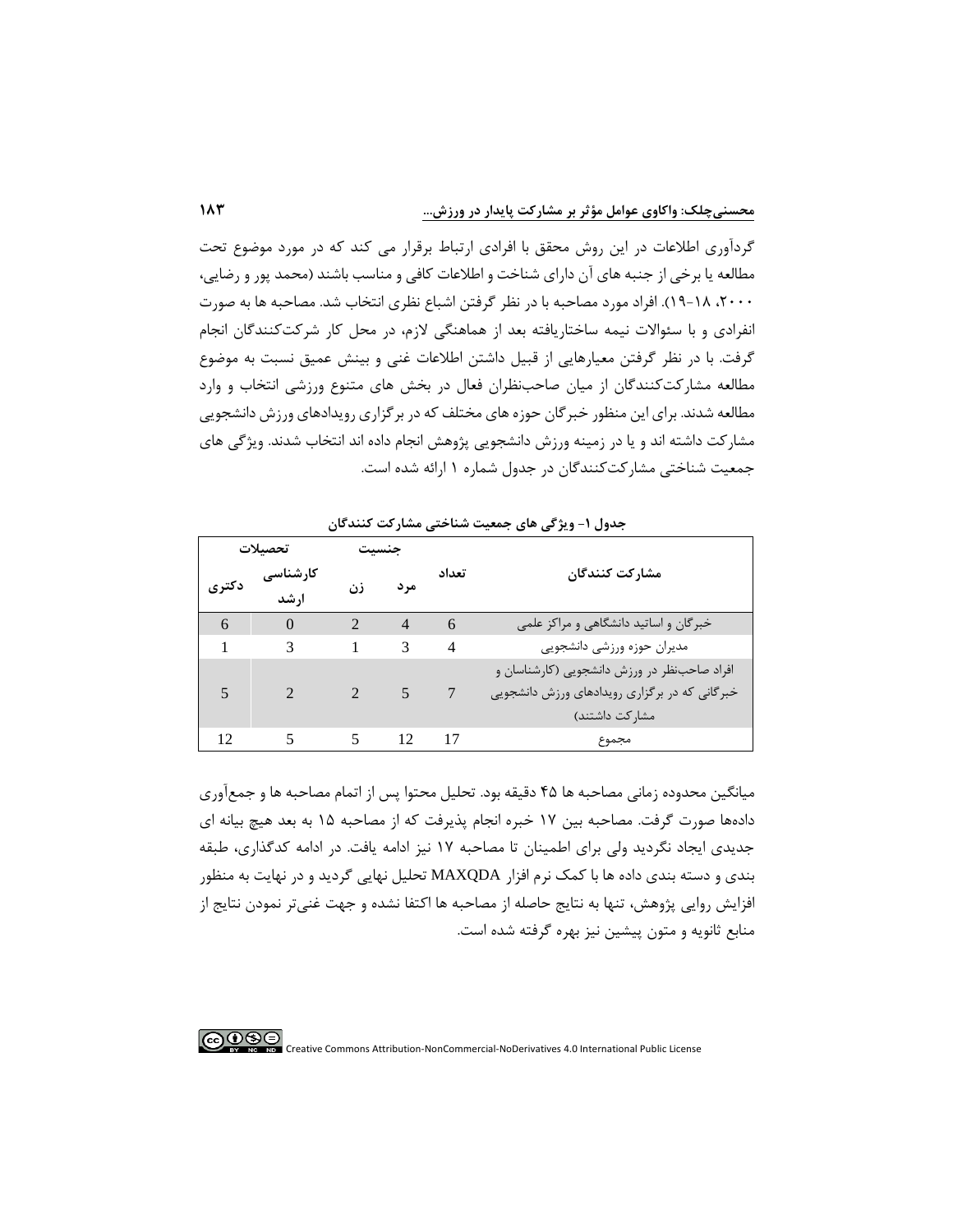#### **یافتهها**

مصاحبه های ضبط شده در قالب نرم افزار ورد پیاده سازی گردید . سپس یافتههای حاصل از هر مصاحبه در قالب جداول نرم افزار MAXQDA، جملهبندی و کدگذاری گردید. اطالعات گردآوری <sup>1</sup> تحلیل شده از بررسی اسناد و مدارک هم با استفاده از تکنیک آنتروپی شانون و بررسی شد. برای تشریح الگوریتم روش آنتروپی شانون، الزم است که ابتدا پیام بر حسب مقوله ها به تناسب هر پاسخگو بر حسب فراوانی، شمارش شود. این روش با توجه به مراحل زیر انجام میگیرد: در مرحلة اول، طبق فرمول زیر، فراوانی ها، بهنجار می شوند. در پژوهش حاضر چون نشانگرها در هر واحد مطالعاتی بیش از یک مرتبه تکرار نداشتند، هنجار یک در نظر گرفته شده است.

$$
P_{ij} = \frac{a_{ij}}{\sum_{i=1}^{n} a_{ij}}; \forall i, j
$$

در مرحله دوم، بار اطالعاتی هر مقوله طبق فرمول زیر محاسبه شد:

$$
k = \frac{1}{Ln(m)} \qquad E_j = -k \cdot \sum_{i=1}^{m} P_{ij} \cdot Ln(P_{ij})
$$

در مرحله آخر میزان ضریب اهمیت هر نشانگر مطابق فرمول زیر محاسبه شد:

$$
w_j = \frac{d_j}{\sum_{j=1}^n d_j} \quad ; \quad \forall j
$$

از تقسیم بار اطالعاتی هر نشانگر بر مجموع بار اطالعاتی کل نشانگرهای یک عامل، ضریب اهمیت هر نشانگر به دست می آید. مجموع ضریب اهمیت هر یک از عوامل در صورت درستی محاسبات، برابر با یک است. در مرحلة بعد برای تعیین بار اطالعاتی و ضریب اهمیت هر یک از مالک ها، مجموع بار اطالعاتی نشانگرهای هر مالک بر تعداد نشانگرهای مربوط به آن مالک تقسیم و پس از تعیین بار اطالعاتی همة مالک های یک عامل، از تقسیم میزان بار اطالعاتی هر یک از مالک ها به کل بار اطالعاتی مالک های هر عامل، ضریب اهمیت آنها به دست خواهد آمد و به همین ترتیب میزان بار اطالعاتی و ضریب اهمیت هر یک از عوامل به طور جداگانه محاسبه می شود.

1. Entropy Shannon

**COOS C**<br>**EXPLICITED** Creative Commons Attribution-NonCommercial-NoDerivatives 4.0 International Public License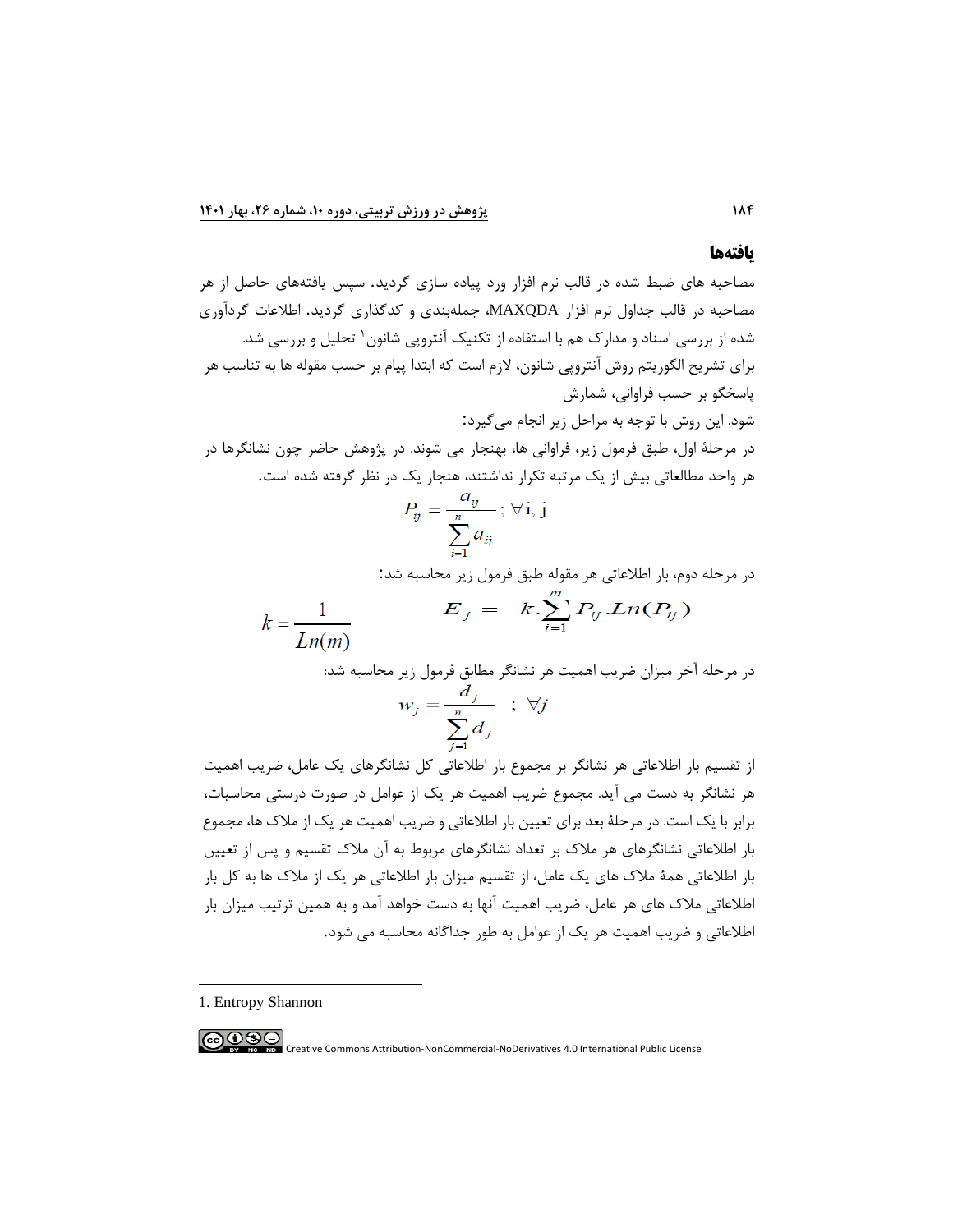**محسنیچلک: واکاوی عوامل مؤثر بر مشارکت پايدار در ورزش...** 

| ضريب اهميت | بار اطلاعاتی | فراوانى          | كد باز                                                             | ضريب اهمينا | بار اطلاعاتی<br>. | کد محوری    | ضريب اهمين | بار اطلاعاتی<br>. | كد انتخابى |
|------------|--------------|------------------|--------------------------------------------------------------------|-------------|-------------------|-------------|------------|-------------------|------------|
| 0.031      | 0.538        | $\overline{7}$   | ضرورت وجود تعريف<br>جامعه از ورزش دانشجويي                         |             |                   |             |            |                   |            |
| 0.029      | 0.496        | $\overline{6}$   | تعريف كامل و جامع از<br>ورزش دانشجويي                              |             |                   |             |            |                   |            |
| 0.026      | 0.445        | 5                | ورزش دانشجويي يک<br>ضرورت اجتماعي                                  |             |                   |             |            |                   |            |
| 0.029      | 0.496        | 6                | تأثير ورزش بر كاهش<br>هزينه هاي درمان                              |             |                   |             |            |                   |            |
| 0.029      | 0.496        | 6                | ضعف آگاهی از تأثیر<br>ورزش دانشجویی بر<br>افزایش شادابی و نشاط     | 0.235       | 0.505             | عنصر أكهى   | 0.619      | 0.482             | ترويج      |
| 0.029      | 0.496        | 6                | اهميت ورزش دانشجويي<br>دربارة ارتقاي كيفيت<br>زندگی                |             |                   |             |            |                   |            |
| 0.031      | 0.538        | $\boldsymbol{7}$ | تأثير مثبت ورزش<br>دانشجويي بر قانون مداري                         |             |                   |             |            |                   |            |
| 0.031      | 0.538        | $\overline{7}$   | تأثير شبكه هاى اجتماعى<br>بر افزایش آگاهی دربارهٔ<br>ورزش دانشجويي |             |                   |             |            |                   |            |
| 0.031      | 0.538        | $\boldsymbol{7}$ | اهميت الگو براي ترويج<br>ورزش دانشجويي                             |             |                   |             |            |                   |            |
| 0.026      | 0.445        | 5                | تأثير مثبت ورزش<br>دانشجویی بر افزایش<br>تعاملات اجتماعي           |             |                   |             |            |                   |            |
| 0.031      | 0.538        | $\overline{7}$   | شناسايي نياز واقعى<br>مشتريان در ارتباط با آنها                    | 0.134       | 0.461             | روابط عمومى |            |                   |            |
| 0.026      | 0.445        | 5                | حضور افراد شاخص در<br>ارتباط با دانشجويان براي<br>ترغيب به ورزش    |             |                   |             |            |                   |            |
| 0.033      | 0.575        | 8                | روابط رسانه ای                                                     |             |                   |             |            |                   |            |

**کد محوری** بار اطالعاتی ضریب اهمیت **جدول -2 نتايج تکنیک آنتروپی شانون در خصوص کدها** 



CO **O S S**<br>By NG NO Creative Commons Attribution-NonCommercial-NoDerivatives 4.0 International Public License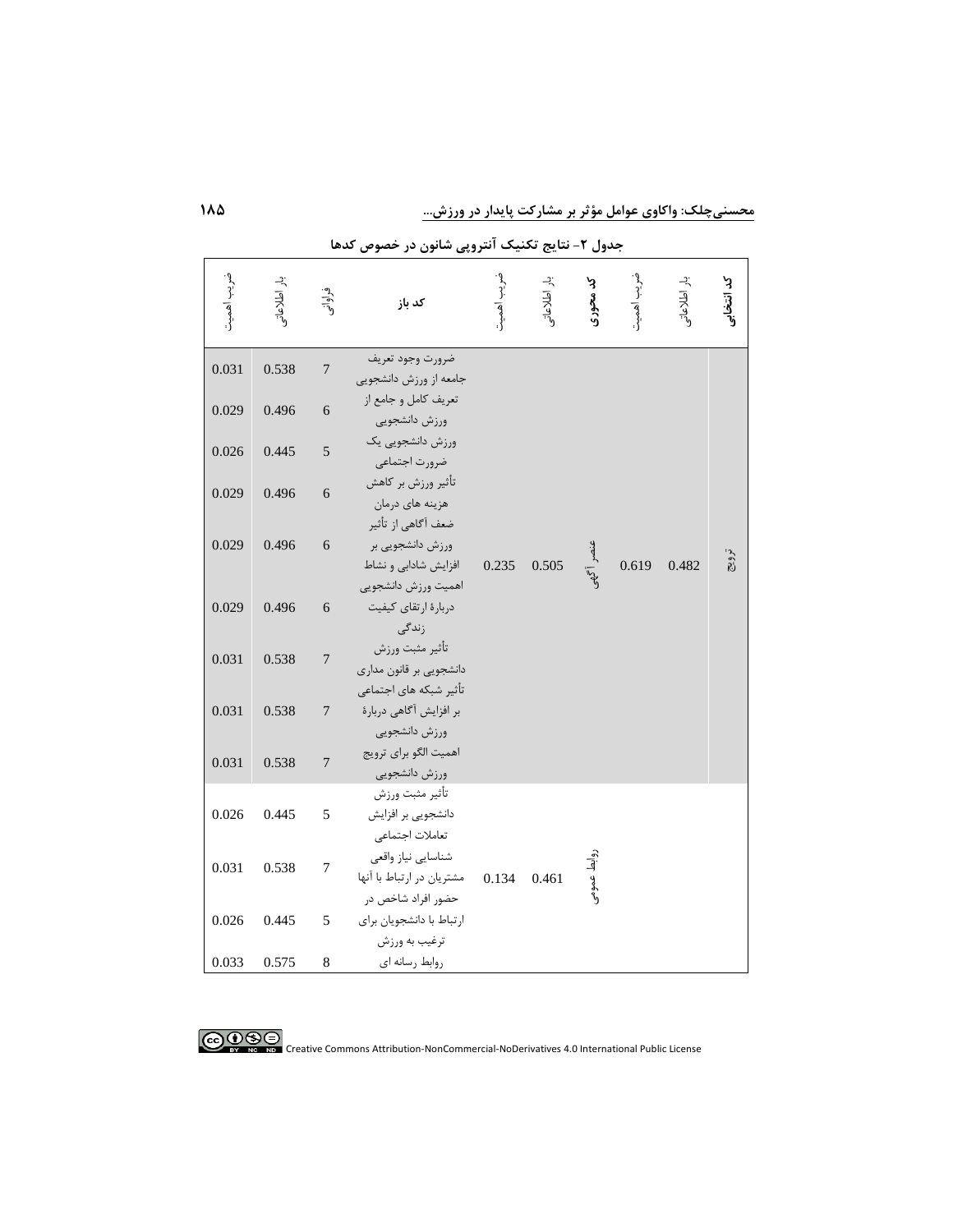| ضريب اهميت | بار اطلاعاتج | فراوانى        | كد باز                                                                  | ضر يب اهمين | بار اطلاعاتو | کد محوری      | ضريب اهمين | بار اطلاعاتی | کد انتخابی                    |
|------------|--------------|----------------|-------------------------------------------------------------------------|-------------|--------------|---------------|------------|--------------|-------------------------------|
| 0.026      | 0.445        | 5              | اهمیت نقش کلیدی و<br>مهم صدا و سیما                                     |             |              |               |            |              |                               |
| 0.029      | 0.496        | 6              | اهميت تبليغات جذاب                                                      |             |              |               |            |              |                               |
| 0.029      | 0.496        | 6              | اهميت معرفي ورزش هاي<br>سهل الوصول دانشجويي                             | 0.117       | 0.503        | $\frac{1}{2}$ |            |              |                               |
| 0.033      | 0.575        | 8              | ضرورت معرفي ورزش هاى<br>دانشجويي مبتنى بر توجه<br>به ورزش های نو و جذاب |             |              |               |            |              |                               |
| 0.033      | 0.575        | 8              | اهميت صحه گذاري                                                         |             |              |               |            |              |                               |
| 0.029      | 0.496        | 6              | صحهگذاري تلويحي يا<br>ضمنى                                              | 0.133       | 0.459        |               |            |              |                               |
| 0.029      | 0.496        | 6              | صحه گذاري دستوري                                                        |             |              |               |            |              |                               |
| 0.011      | 0.191        | $\overline{c}$ | صحهگذاري همزمان                                                         |             |              |               |            |              |                               |
| 0.031      | 0.538        | 7              | صحه گذاري واضح يا أشكار                                                 |             |              |               |            |              |                               |
| 0.022      | 0.383        | $\overline{4}$ | اهميت فرهنگ مذهبي                                                       |             |              |               |            |              |                               |
| 0.026      | 0.445        | 5              | اهمیت فرهنگ ملی در<br>انتخاب ورزش دانشجويي                              | 0.059       | 0.34         | خرده فرهنگ    |            |              |                               |
| 0.011      | 0.191        | $\mathbf{2}$   | اهميت گروه همسالان<br>اهميت گرايش افراد                                 |             |              |               |            |              |                               |
| 0.035      | 0.608        | 9              | شاخص جامعه به ورزش<br>دانشجويي<br>اهميت جنسيت براي                      |             |              |               | 0.191      | 0.398        | زیر ساخت های اجتماعی و فرهنگر |
| 0.031      | 0.538        | $\overline{7}$ | شرکت در ورزش<br>دانشجويي                                                | 0.132       | 0.456        | بلنقة اجتماعو |            |              |                               |
| 0.026      | 0.445        | 5              | اهمیت سن برای شرکت<br>در ورزش دانشجويي                                  |             |              |               |            |              |                               |
| 0.011      | 0.191        | $\overline{2}$ | اهميت سطح سواد و<br>ورزشي دانشجويان                                     |             |              |               |            |              |                               |
| 0.029      | 0.496        | 6              | اهميت سطح درآمد<br>دانشجويان                                            |             |              |               |            |              |                               |

ضریب اهمیت **کد محوری** بار اطالعاتی ضریب اهمیت **ادامة جدول -2 نتايج تکنیک آنتروپی شانون در خصوص کدها**

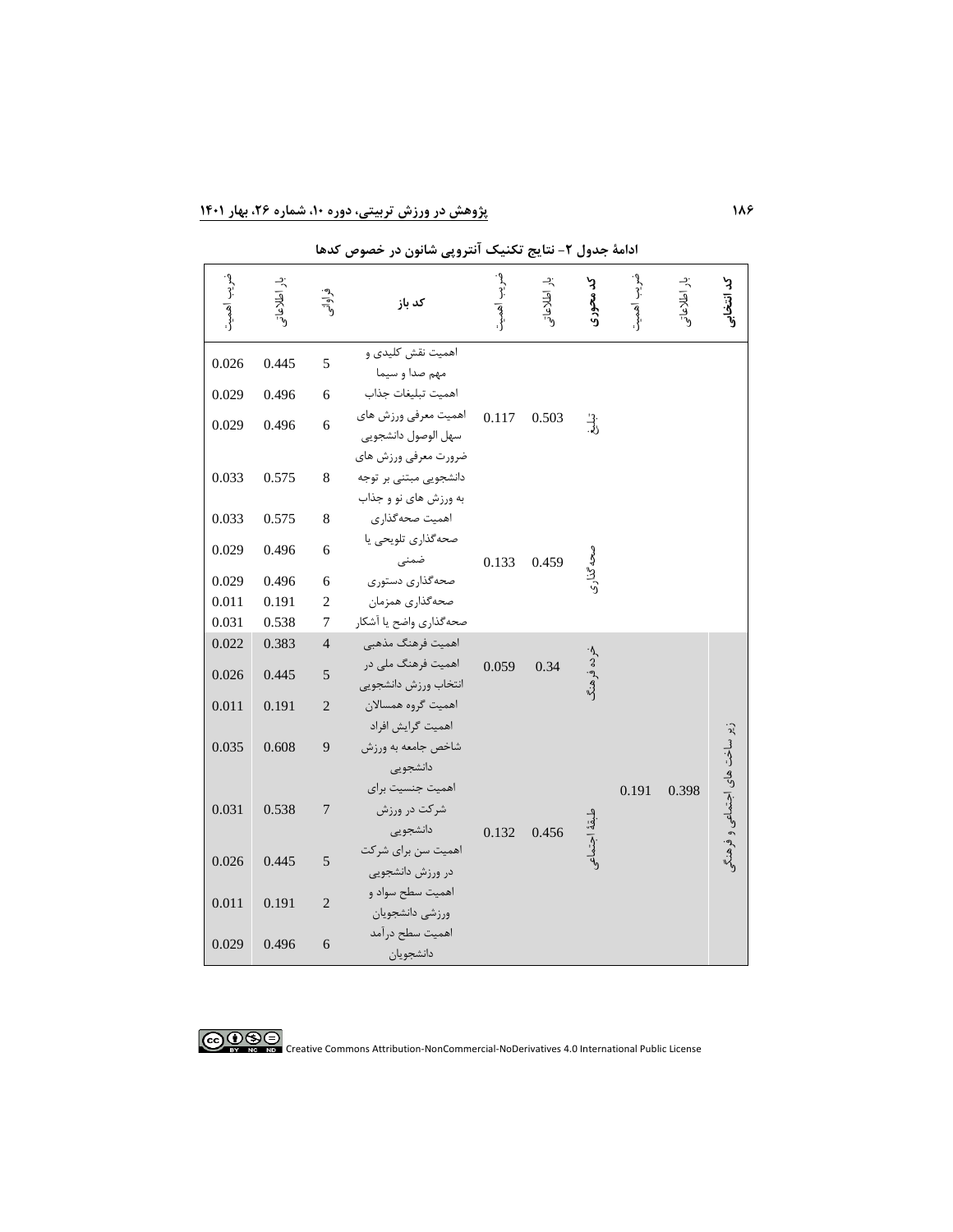**محسنیچلک: واکاوی عوامل مؤثر بر مشارکت پايدار در ورزش...** 

|                        |              |                | ັ້<br>رن ر<br>رر بن                  |                             | تت           | . رن           |       |              |              |
|------------------------|--------------|----------------|--------------------------------------|-----------------------------|--------------|----------------|-------|--------------|--------------|
| ه<br>محمد<br>آھي.<br>آ | بار اطلاعاتی | فراواتى        | كد باز                               | $\boldsymbol{\rho}$ .<br>٠) | بار اطلاعاتو | ৸<br>محورى     | ٠J    | بار اطلاعاتی | كد انتخابی   |
| 0.026                  | 0.445        | 5              | دستاورد مشارکت در<br>رويدادهاى ورزشى |                             |              | ۰Ŋ<br>ۇ_<br>ز: |       |              |              |
| 0.026                  | 0.445        | 5              | سرمايه مالي و انساني                 | 0.089                       | 0.382        |                |       |              |              |
| 0.011                  | 0.191        | $\overline{2}$ | امكانات و تجهيزات                    |                             |              | $\frac{3}{2}$  |       |              |              |
| 0.026                  | 0.445        | 5              | الگو و برنامه مشارکت                 |                             |              |                | 0.166 | 0.412        | مديريت توسعه |
| 0.026                  | 0.445        | 5              | مطالعات و نيازسنجي                   |                             |              |                |       |              |              |
| 0.018                  | 0.304        | 3              | بازخور و مداخله                      | 0.077                       | 0.441        | مد<br>از<br>ا  |       |              |              |
| 0.033                  | 0.575        | 8              | سیاستگذاری و برنامه-<br>ریزی         |                             |              | مشاركت         |       |              |              |
| 1                      | 17.343       | 212            | 38                                   | 1                           | 3.547        | 8              | 1     | 0.431        | 3            |

ضریب اهمیت **کد محوری** بار اطالعاتی ضریب اهمیت **ادامة جدول -2 نتايج تکنیک آنتروپی شانون در خصوص کدها**

نتایج جدول ۲، نشان می دهد که از میان کدهای باز استخراجی، کد باز "اهمیت گرایش افراد شاخص جامعه به ورزش دانشجویی" با ضریب اهمیت 0/035 باالترین اولویت را نسبت به سایر کدهای باز دارد. همچنین از میان کدهای محوری استخراجی کد محوری "عنصر آگهی" با ضریب اهمیت ۱۲۳۵۰ باالترین اولویت را نسبت به سایر کدهای محوری دارد. از میان کدهای انتخابی استخراجی کد انتخابی ترویج با ضریب اهمیت 0/619 باالترین اولویت را نسبت به سایر کدهای انتخابی دارد.

**COOS C**<br>**EXPLICITED** Creative Commons Attribution-NonCommercial-NoDerivatives 4.0 International Public License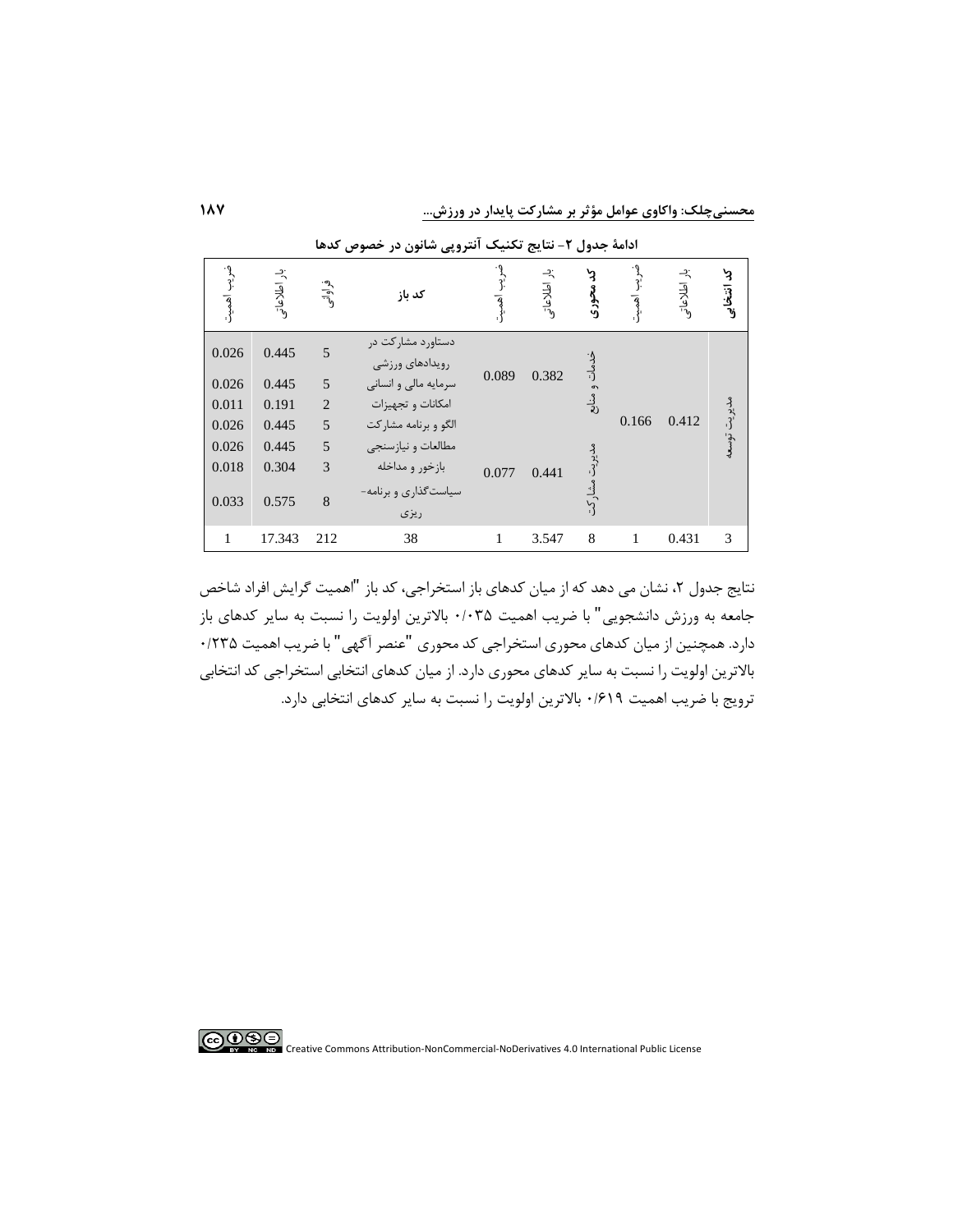

**شکل -1 دسته بندی عوامل مؤثر بر مشارکت پايدار ورزش دانشجويی با استفاده از نرم افزار MAXQDA**

در این تحقیق جهت اعتباردهی فرایند کدگذاری و کنترل کیفیت آن از شاخص کاپای کوهن استفاده شده است. جهت محاسبه شاخص کاپا از یک فرد خبره در امر موضوع خواسته می شود بدون اطالع از کدگذاری محقق، نسبت به کدگذاری و دستهبندی مفاهیم اقدام نماید. سپس با استفاده از نرم افزار اس پی اس اس، مفاهیم ارائه شده توسط پژوهشگر با مفاهیم ارائه شده توسط فرد خبره مقایسه شده است. چنانچه کدهای این دو محقق نزدیک به هم باشند نشان دهندة توافق باال بین این دو کدگذار و بیانکننده پایایی است.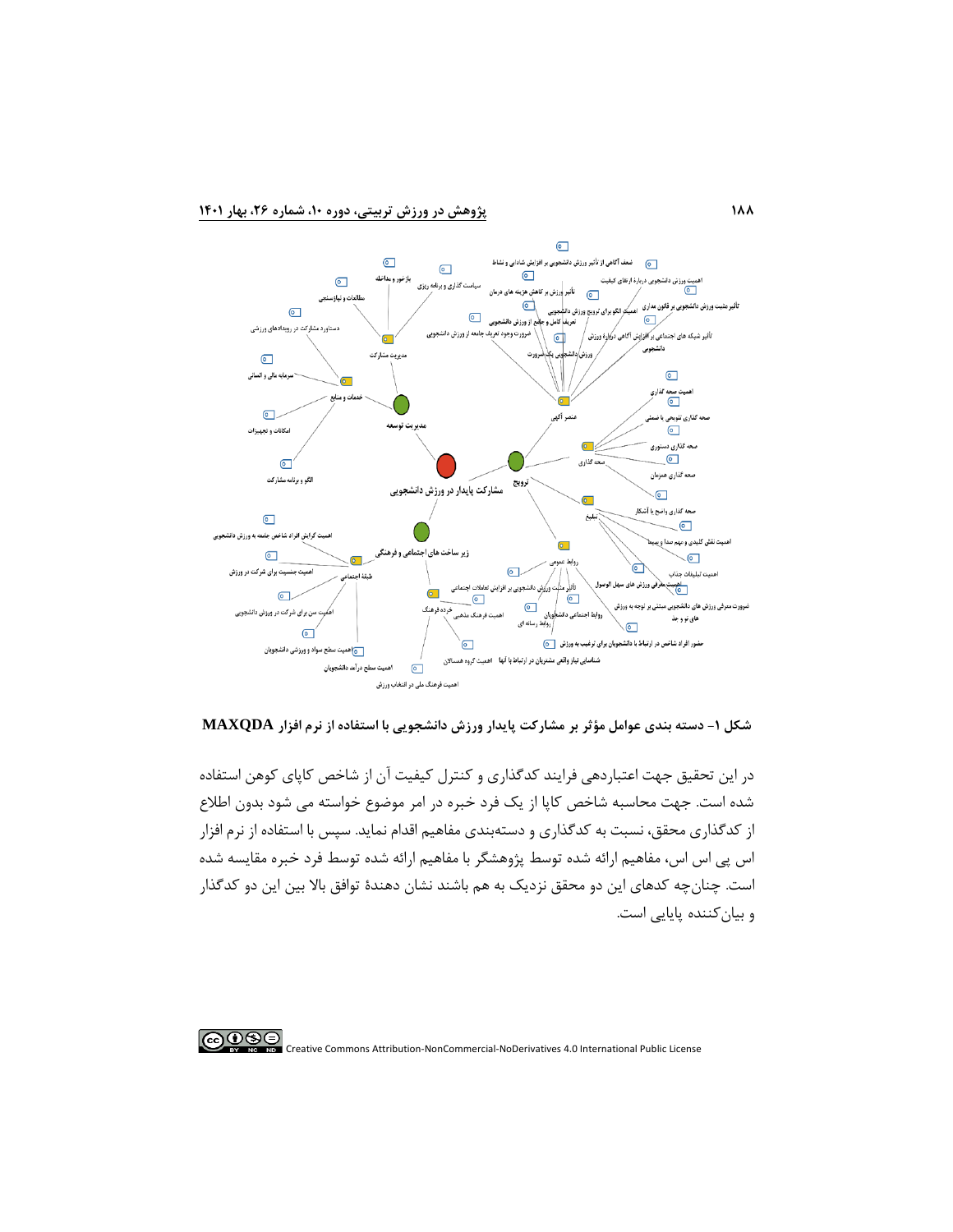| وضعيت توافق | مقدار عددی شاخص کایا | نتايج آماره (ضريب توافق كاپاي كوهن) |          |  |  |  |
|-------------|----------------------|-------------------------------------|----------|--|--|--|
| ضعيف        | کمتر از ۰            | 0.751                               | ارزش     |  |  |  |
| بی اهمیت    | $0 - 0.2$            | 38                                  | تعداد    |  |  |  |
| متوسط       | $0.21 - 0.4$         |                                     |          |  |  |  |
| مناسب       | $0.41 - 0.6$         |                                     |          |  |  |  |
| معتبر       | $0.61 - 0.8$         | 0.0001                              | معناداری |  |  |  |
| عالی        | $0.81 - 1$           |                                     |          |  |  |  |

**جدول -3 وضعیت شاخص کاپا و نتايج آماره ضريب توافق کاپای کوهن** 

همانطور که در ادامه نشان داده شده است مقدار شاخض کاپا برابر با 0/751 محاسبه شده که با توجه به جدول شماره ۳، در سطح توافق عالی قرار گرفته است





**COOS C**<br>**EXECRED COMMONS Attribution-NonCommercial-NoDerivatives 4.0 International Public License**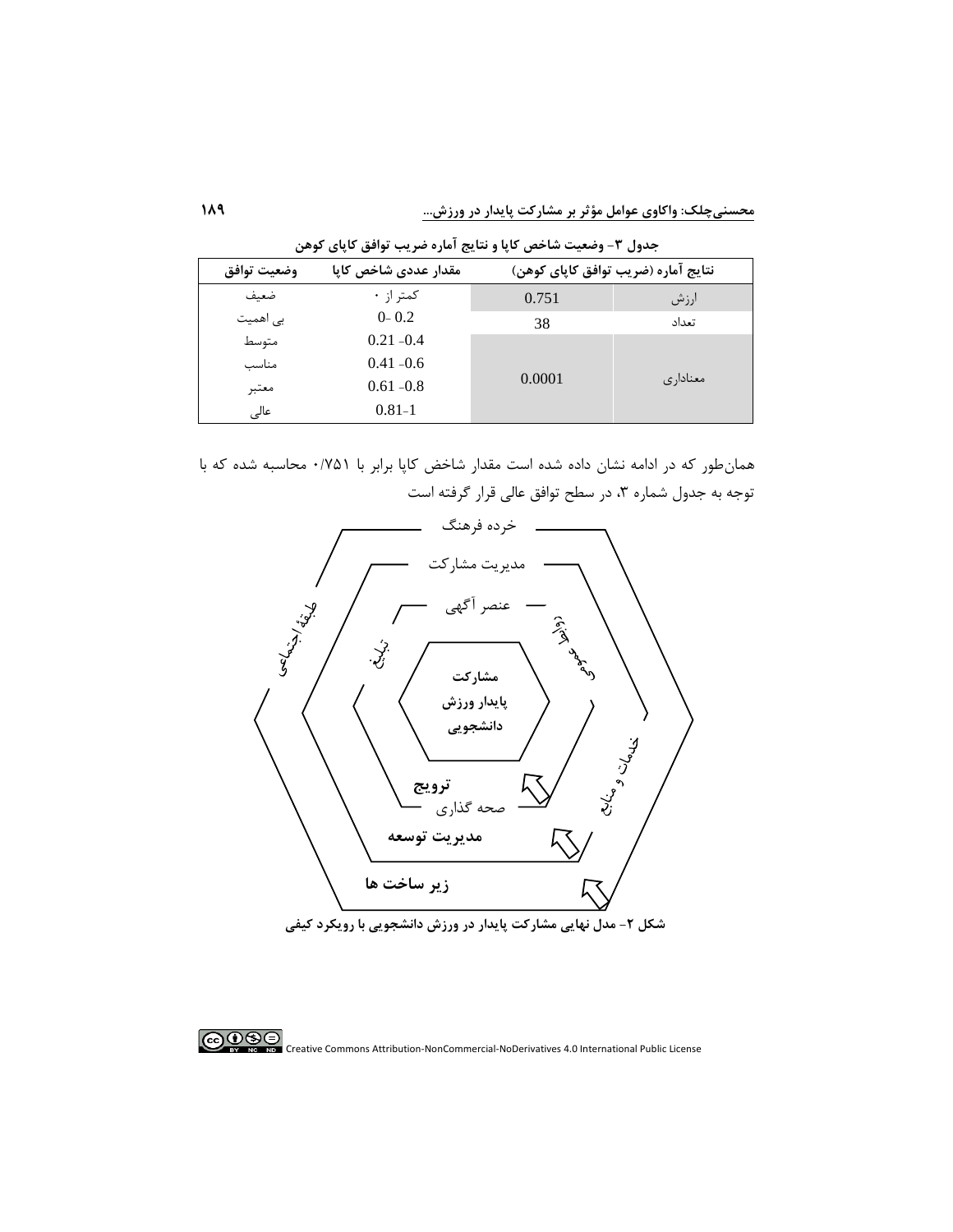## **بحث و نتیجه گیري**

ورزش دانشجویی، بخش مهمی از فرآیند ورزش پرورشی محسوب می شود که اهداف اصلی آن، فراهم آوردن زمینه های الزم و فرصت های مناسب برای دانشجویان جهت دستیابی به فضای تفریحی و رقابتی سالم است و همچنین بخش مهمی از اهداف بلند مدت توسعه ملی در بخش ورزش و جوانان است. عالوه بر این، دانشجویان قشر فراگیر و پویای جامعه هستند و از منظر مدیریت منابع انسانی، دانشگاه ها و مؤسسات آموزشی عالی وظیفة تأمین و تربیت نیروی انسانی متخصص، ماهر و سالم را در راستای ارتقای علمی و عملی دانشجویان دارند که در این میان توسعه و گرایش به ورزش دارای اولویت باالیی است. ورزش دانشجویی در دسترسترین منابع تحقیقات علوم ورزشی را در اختیار می گذارد و بسیاری از تحقیقات در ورزش دانشگاهی قابل تعمیم به سایر بخش های ورزش است. همچنین بسیاری از دانش ورزش در دانشگاه های کشور تولید می شود و ورزش دانشجویی نیز از بسترهای اصلی مطالعات علوم ورزشی کشوراست. بنابراین توسعه مشارکت پایدار ورزش دانشجویی می تواند زمینه تولید دانش ورزشی کاربردی و متناسب را برای سطوح مختلف ورزش کشور فراهم کند و پشتوانه ای غنی برای تشکیالت ورزش رقابتی کشور باشد. مشارکت پایدار نشان دهنده درجه عالقه فرد توسط فعالیت خاص است که منافعی را در دراز مدت به همراه دارد. مشارکت پایدار تابعی از رابطه گذشته فرد یا فعالیت و ارتباط با ارزشهای فردی او است با توجه به اینکه ورزش نهادی فراگیر در جامعه است، مدل ارائه شده می تواند به خوبی ظرفیت ابعاد مختلف مشارکت پایدار ورزشی را نشان دهد و روشن سازد که مشارکت دانشجویان در ورزش از عوامل گسترده ای اثر می پذیرد. مدل حاضر، ساخت های اساسی مشارکت پایدار ورزش دانشجویی را می رساند و در سطح خود، قادر به تبیین آن و ارائه کارکردهایش است. بر پایه مدل حاضر می توان فرایند مشارکت پایدار ورزش دانشجویی را تجزیه و تحلیل کرد.

هدف از پژوهش حاضر شناسایی عوامل مؤثر بر مشارکت پایدار در ورزش دانشجویی بود. لذا بعد از مصاحبه با خبرگان کدهای استخراجی در قالب 3 مقوله اصلی و 8 کد محوری طبقه بندی گردید. مقوله های اصلی شامل (زیر ساخت های فرهنگی و اجتماعی، مدیریت توسعه و ترویج) هستند و کدهای محوری شامل )عنصر آگهی، روابط عمومی، صحه گذاری، تبلیغ، خرده فرهنگ، طبقة اجتماعی، خدمات و منابع و مدیریت مشارکت( هستند.

مقوله ترویج شامل عوامل عنصر آگهی، روابط عمومی، صحهگذاری و تبلیغ است. بر اساس اولویت بندی آنتروپی شانون از میان این عوامل، عنصر آگهی دارای بیشترین اهمیت است لذا در این میان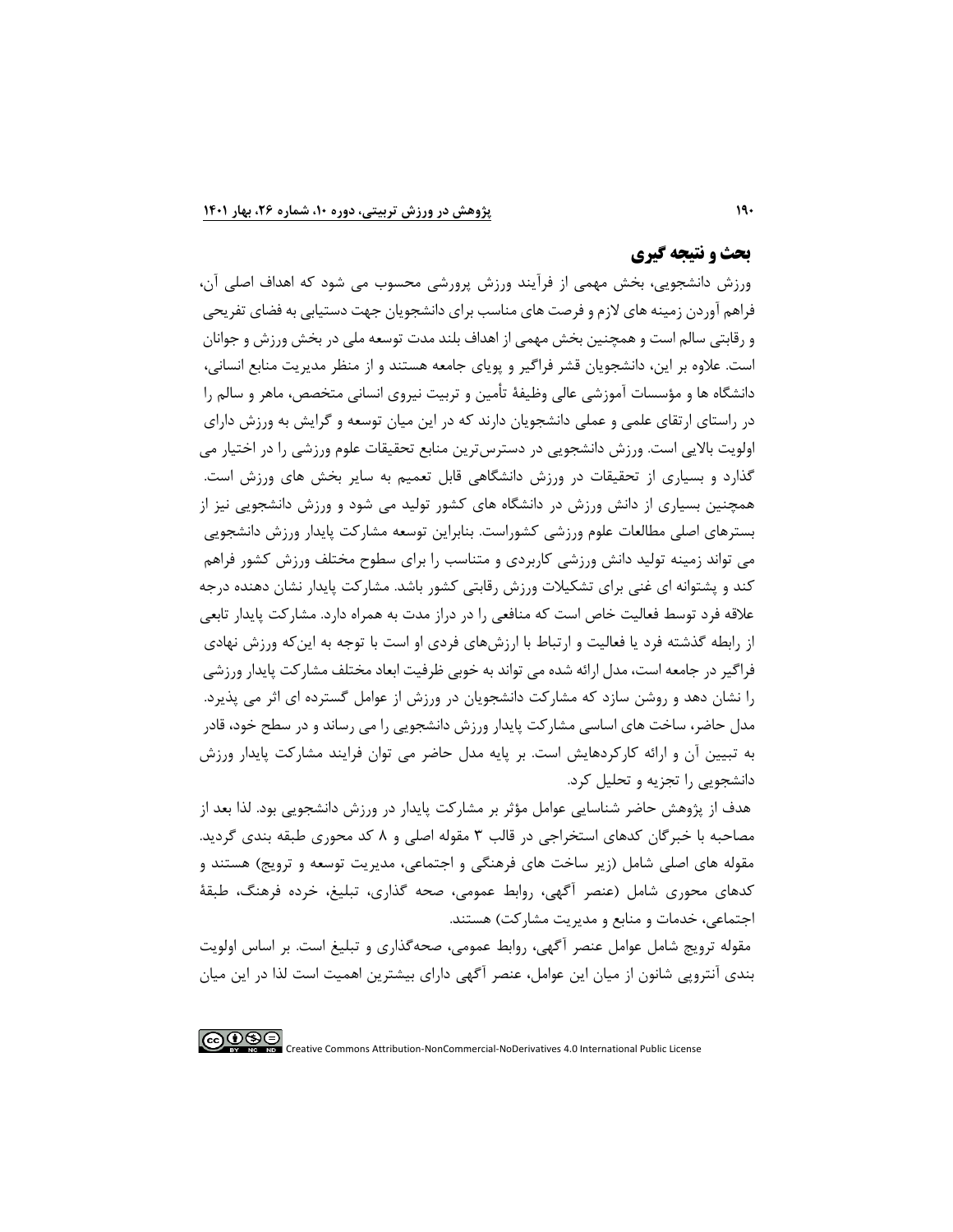می توان به ضرورت وجود تعریف کامل و جامع از ورزش دانشجویی، اهمیت ورزش دانشجویی دربارة ارتقای کیفیت زندگی و اهمیت الگو برای ترویج ورزش دانشجویی اشاره نمود. همچنین در مورد عامل روابط عمومی نیز می توان به روابط رسانه ای و در خصوص عامل صحهگذاری نیز به اهمیت صحه- گذاری در مشارکت پایدار ورزش دانشجویی اشاره نمود. نتایج پژوهش حاضر با با بخشی از یافته های تحقیق های رحمتی و همکاران )2019( و منافی و همکاران )2015( در مشارکت پایدار ورزش دانشجویی، همسویی دارد. توجه به فعالیتهای ورزشی در دوران تحصیل در دانشگاه، فرصت بسیار خوبی است که دانشجویان را بیشتر با منافع ناشی از فعالیتهای بدنی آشنا سازد؛ به عالوه اگر در محیط های خانوادگی و دوران تحصیل در دبستان و دبیرستان، شرایط پی بردن به ضرورت پرداختن به ورزش در آنان به وجود نیاورده باشد، دوران تحصیل دانشگاهی فرصت با ارزشی برای دانشجویان خواهد بود که عالوه بر پرداختن به ورزش و تقویت قوای جسمانی و پر نمودن اوقات فراغت از منافع روانی و اجتماعی آن نیز برخوردار شوند، لذا برای ترویج و مشارکت پایدار ورزش دانشجویی در جامعه به کارگیری عواملی چون تبلیغات و آگاهیرسانی جمعی و استفاده از روابط عمومی و صحهگذاری در زمینه مشارکت ورزشی دانشجویی می تواند پایداری مشارکت در این زمینه را سبب شود.

مقوله زیر ساخت های اجتماعی و فرهنگی شامل عوامل خرده فرهنگ، طبقة اجتماعی است. بر اساس اولویت بندی آنتروپی شانون از میان این عوامل، عامل طبقة اجتماعی دارای بیشترین اهمیت است. در این میان می توان به اهمیت گرایش افراد شاخص جامعه به ورزش دانشجویی اشاره کرد و در مورد عامل خرده فرهنگ به اهمیت فرهنگ ملی در انتخاب ورزش دانشجویی اشاره نمود. نتایج پژوهش حاضر با با بخشی از یافته های تحقیق های رحمتی و همکاران )2019( و مک کی و همکاران )2019( در مشارکت پایدار ورزش دانشجویی، هم سویی دارد. نظام اجتماعی و حیات سیاسی جامعه بشری بر اساس تعاون و مشارکت و همیاری اعضای آن استوار گردیده است. از این رو در تمامی نظام های اجتماعی به ویژه نظام آموزش عالی به جهت رسالتی که از نظر تربیت انسان ها و نهادینه کردن فرهنگ مشارکت در جوامع بر عهده دارند از اهمیت خاصی برخوردار است .ماهیت فعالیت های دانشگاه به گونه ای است که مشارکت و همکاری همه عوامل انسانی از جمله دانشجویان در آن ضروری است و این امر بیانگر اهمیت و ضرورت" بررسی و شناسایی راه های مشارکت پایدار دانشجویان در فعالیت های ورزشی دانشگاه "است. هدف دانشگاه ایجاد روحیه مشارکت جویی و به دنبال آن مشارکت پایدار در فعالیت های ورزشی دانشگاهی است. به واقع یکی از کارکردهای مورد انتظار دانشگاه افزایش روحیه مشارکتجویی است. به این معنی که در نهایت دانشگاه باید این روحیه را در اختیار جامعه قرار دهد . اگر بخواهیم درباره فرایند مشارکتجویی دانشجویان به تبیینی مطلوب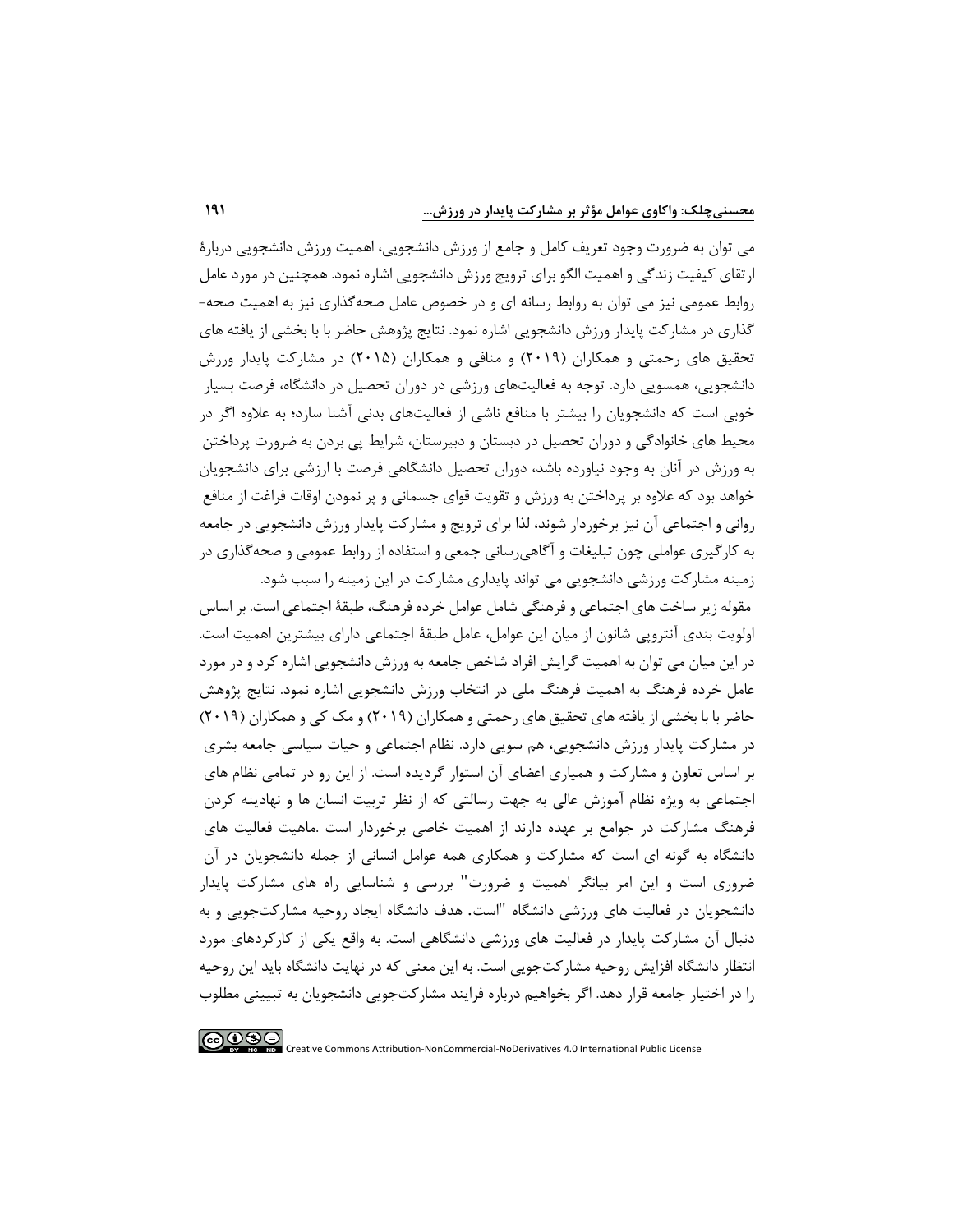دست یابیم، ترکیبی از عوامل فردی و اجتماعی و فرهنگی قابل توجه است. مشارکت و بهویژه مشارکت پایدار در امور ورزشی، نقش مستقیمی در توسعة فرهنگی جوامع ایفا میکند و همواره بسیاری سیاستگذاران و برنامهریزان حوزة فرهنگ به منزلة محوری مستقل به آن توجه کرده اند. مشارکت فرهنگی، شرکت داوطلبانة افراد، گروه ها و سازمانهای یک جامعه در ابعاد گوناگون زندگی اجتماعی برای گسترش توسعة پایدار، متوازن و همه جانبة حیات فرهنگی آن جامعه است. از عواملی که می تواند سبب پایداری در مشارکت ورزش دانشجویی گردد زیر ساخت های اجتماعی و فرهنگی هستند و برای این منظور می توان از ورزشکاران نخبه و همچنین اشخاص مطرح ورزش دانشجویی بهره گرفت.

مقوله مدیریت توسعه شامل عوامل خدمات و منابع و مدیریت مشارکت است. بر اساس اولویت بندی آنتروپی شانون از میان این عوامل، عامل خدمات و منابع دارای بیشترین اهمیت است. در این میان می توان به سرمایه مالی و انسانی و الگو و برنامه مشارکت اشاره کرد و در مورد عامل مدیریت مشارکت به سیاستگذاری و برنامه ریزی اشاره نمود. نتایج پژوهش حاضر با با بخشی از یافته های تحقیق های آدیتونجی و الوسولا (۲۰۱۷)، ادات (۲۰۱۵)، دی مریت (۲۰۱۵) و منافی و همکاران (۲۰۱۵) در مشارکت پایدار ورزش دانشجویی، هم سویی دارد. داشتن روحیه مشارکتجویی از جمله عواملی است که تأثیر مهمی بر همکنشها و عملهای جمعی دارد. مقدمه مشارکت پایدار، داشتن این روحیه است که در هر جامعه ای به شکلی خاص برساخته است. توسعة زیرساختها مانند تأسیسات و تجهیزات ورزشی را می توان به عنوان محور دیگر توسعة مشارکت ورزش دانشجویی در نظر گرفت که به مدیریت امکان میدهد با توسعة مشارکت پایدار ورزشی دانشجویان، برنامه ها و فرایندهای کافی را برای فعالیت ورزشی طراحی کند. مدیریت توسعه می تواند در زمینه مشارکت ورزش دانشجویی از طریق ارائه خدمات و همچنین استفاده از مدیران مجرب و کاربلد در زمینه ورزش دانشجویی اقدام نماید تا از این طریق زمینه های پایداری در مشارکت ورزش دانشجویی ارتقا پیدا کند.

آنچه مسلم است ادراک و نگرش دانشجویان به موانع و مزایای مشارکت در ورزش عامل اثرگذار بر تصمیمگیری های آنان در مشارکت پایدار در فعالیتهای منظم و سالمت محور است؛ لذا ارزیابی اداراک و نگرش دانشجویان به فعالیت های حرکتی جایگاه ویژهای را به خود اختصاص داده است. بنابراین برای مشارکت بیشتر دانشجویان در ورزش، آگاهی از نگرش و تغییر نگرش آنها نسبت به ورزش و فعالیت بدنی ضرورتی انکارناپذیر است.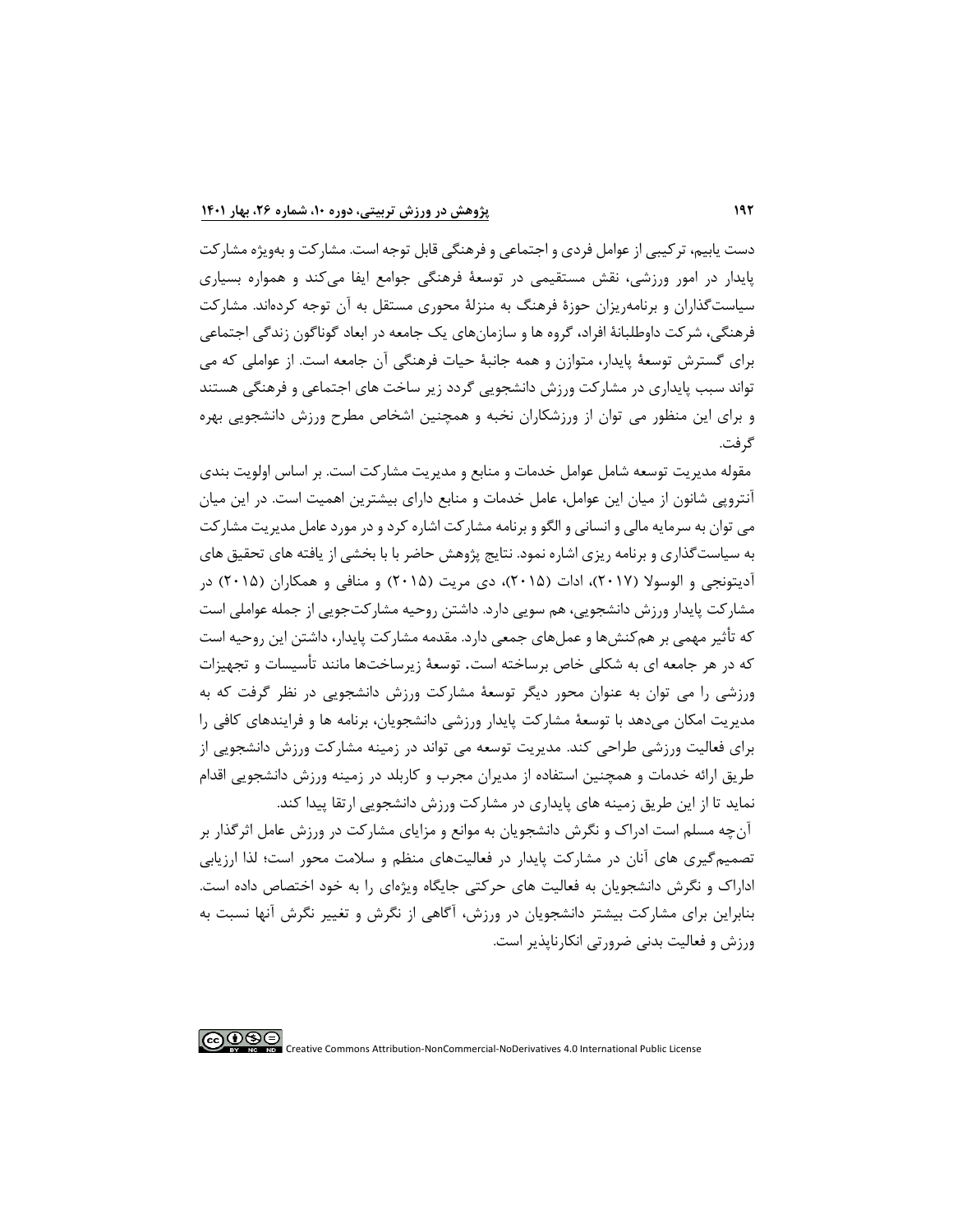با توجه به نتایج پژوهش می توان پیشنهاد کرد که مسئوالن برنامه های دانش محوری برای افزایش آگاهی دانشجویان با هر یک از عوامل ذکر شده در نظر گرفته شود و کاربرد هر یک از این عوامل در زمینة افزایش مشارکت پایدار ورزشی در برنامه های اصلی دانشجویان گنجانده شود. دانشگاه ها الزم است شرایط و زیرساخت های الزم را برای فعالیت های ورزشی دانشجویان فراهم کند و تا جایی که شرایط و امکانات اجازه میدهد ورزش را برای دانشجویان، ارزان، جذاب و مفرح کنند. به این معنی که تنوع رشته های ورزشی همراه با بسترسازی مناسب ایجاد نمایند تا از این طریق میزان مشارکت دانشجویان در فعالیت های ورزشی بیشتر و بیشتر شود. همچنین کلیه فعالیت های مربوط به تربیت بدنی و ورزش از قبیل تشکیل تیم های ورزشی، انجام مسابقات مختلف، تشویق و ترغیب روحیه جوانمردی در ورزشکاران، تشویق دانشجویان به مطالعه و تحقیق در زمینه های مختلف تربیت بدنی باید با مشارکت جدی دانشجویان صورت گیرد. یکی از راهکارهای پیشنهادی در حوزه ساختار تشکیالتی است. راهبردها و سیاستگذاری های ورزش دانشگاهی به حمایت مؤسسات دولتی، بخش سالمت و بخش خصوصی نیاز دارد. بنابراین باید حداکثر امکانات، منابع، نیروی انسانی و تجهیزات به خدمت گرفته شود. رسانه ها از روش های گوناگونی می توانند به ترویج و ارتقای ورزش دانشجویی کمک کنند، توجه و پوشش بیشتر رویدادهای ورزش دانشگاهی و تهیه برنامه های آموزشی از جمله این موارد هستند. همچنین از دیگر راهکارهای اجرایی می توان به استفاده از ایده های نوآورانه و جذاب برای گسترش ورزش دانشجویی و همچنین بهره گیری از نیروی داوطلب در توسعه ورزش دانشجویی اشاره نمود.

## تشکر و قدردانی:

این مقاله از رساله دوره دکترای تخصصی مدیریت ورزشی مصوب در دانشگاه آزاد اسلامی آیت الله آملی استخراج شده است. نویسندگان بر خود الزم می دانند مراتب تشکر صمیمانه خود را از کلیه مسئوالن پژوهشی این دانشگاه که ما را در انجام و ارتقاء کیفی این پژوهش یاری دادند، اعالم نمایند. همچنین از جناب آقای دکتر عظیم صالحی کجور که ما را در انجام هر چه بهتر مصاحبه ها یاری نمودند کمال تشکر و قدردانی را داریم.

∣⊚⊕⊕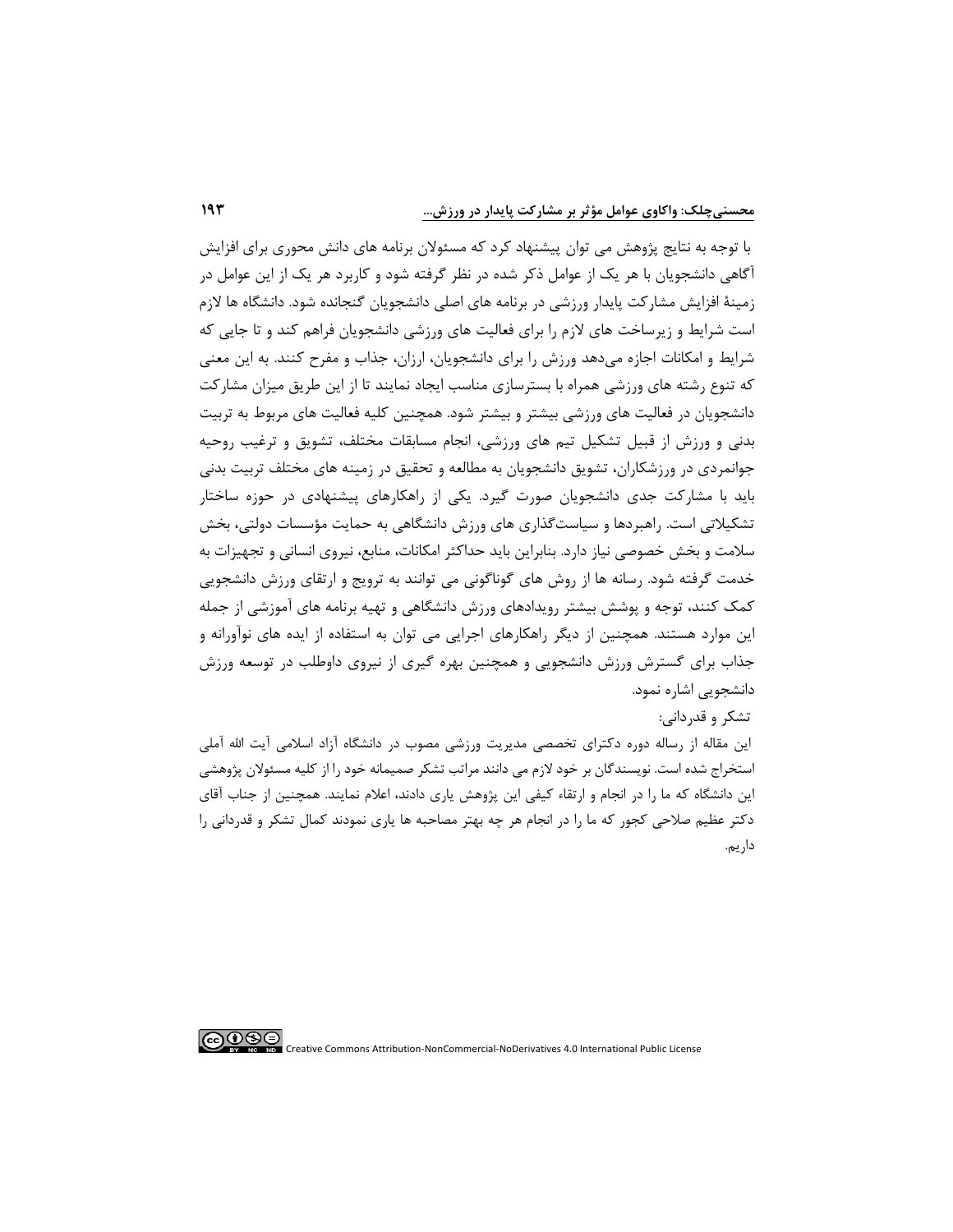- 1. [Adetunji, O., & Akindutire, I. \(2017\). Benefits of participation in sport to the youth.](https://www.researchgate.net/profile/Isaac-Akindutire/publication/313359898_Benefits_of_Participation_in_Sport_to_the_Youth/links/5c0173b3a6fdcc1b8d4cfab9/Benefits-of-Participation-in-Sport-to-the-Youth.pdf)  *[Journal of Sports and Physical Education](https://www.researchgate.net/profile/Isaac-Akindutire/publication/313359898_Benefits_of_Participation_in_Sport_to_the_Youth/links/5c0173b3a6fdcc1b8d4cfab9/Benefits-of-Participation-in-Sport-to-the-Youth.pdf)*, 4(1): 30-34.
- 2. [Benar, N., Dastoom, S., Goharrostami, H M., Mohaddes, F. \(2018\). Designing a](http://shm.shahroodut.ac.ir/article_1286.html)  [Model of Sport Participation Development \(Case Study of Guilan Province\),](http://shm.shahroodut.ac.ir/article_1286.html) *Human Resource [Management in Sport Journal,](http://shm.shahroodut.ac.ir/article_1286.html)* 5(2): 217-234. (Persian).
- 3. [Byl j. \(2002\). Intramural Recreation: A Step-by-Step Guide to Creating an Effective](https://search.proquest.com/openview/51ddb9a08a141220fe606f6ac7f0076e/1?pq-origsite=gscholar&cbl=42913)  Program, *[human kinetics](https://search.proquest.com/openview/51ddb9a08a141220fe606f6ac7f0076e/1?pq-origsite=gscholar&cbl=42913)*. 137.
- 4. DeMeritt, E. A. (2015).*[Gender and Grade Differences in Motives for Participation](https://search.proquest.com/openview/35de96a70c001620f34c67a1a27f33b8/1?pq-origsite=gscholar&cbl=18750&diss=y)  [in Varsity Athletic Programs atan Overseas School for Military Dependents. Doctor](https://search.proquest.com/openview/35de96a70c001620f34c67a1a27f33b8/1?pq-origsite=gscholar&cbl=18750&diss=y)  of Philosophy thesis*. [Northcentral University.](https://search.proquest.com/openview/35de96a70c001620f34c67a1a27f33b8/1?pq-origsite=gscholar&cbl=18750&diss=y)
- 5. [Devecioglu S, Sahan H, Yildiz M, Tekin M.](https://core.ac.uk/download/pdf/81928127.pdf) (2012). Examination of Socialization [Levels of University Students Engaging in Individual and Team Sports,](https://core.ac.uk/download/pdf/81928127.pdf) *Procedia - [Social and Behavioral](https://core.ac.uk/download/pdf/81928127.pdf) Sciences*; (46):326–330.
- 6. [Downward, P., & Rasciute, S. \(2015\). Exploring the covariates of sport participation](https://www.tandfonline.com/doi/abs/10.1080/02640414.2014.924056)  [for health: an analysis of males and females in England.](https://www.tandfonline.com/doi/abs/10.1080/02640414.2014.924056) *Journal of Sports Sciences*, [33\(1\):](https://www.tandfonline.com/doi/abs/10.1080/02640414.2014.924056) 67-76.
- 7. [Fathi, S. \(2010\). Sociological explanation of student sports participation.](https://www.sid.ir/fa/journal/ViewPaper.aspx?ID=118682) *Journal of [social sciences](https://www.sid.ir/fa/journal/ViewPaper.aspx?ID=118682)*, 3(4): 145-173.
- 8. [Ferns, B. H; Walls, A. \(2012\). Enduring travel involvement, Destination brand equity](https://www.sciencedirect.com/science/article/pii/S2212571X12000078)  [and Traveler's visit intentions: A structural model analysis.](https://www.sciencedirect.com/science/article/pii/S2212571X12000078) *Journal of Destinatin [Marketing and](https://www.sciencedirect.com/science/article/pii/S2212571X12000078) Management*, 1(1-2): 27-35.
- 9. [Gharakhanlou, R; Ghorbani, M. H; Bayati, M; Shams, A. \(2020\). Developing a](https://res.ssrc.ac.ir/article_2001_337645ccf6d91f2a4a845ea35bf14255.pdf)  [Strategic Plan for Monitoringthe Well-Being and Physical Activity of Iranian](https://res.ssrc.ac.ir/article_2001_337645ccf6d91f2a4a845ea35bf14255.pdf)  Students. *Research on Educational Sport*[, 8\(19\): 17-38. \(Persian\).](https://res.ssrc.ac.ir/article_2001_337645ccf6d91f2a4a845ea35bf14255.pdf)
- 10. [Hamidi, M.; Divine, AS; Akbarizadi, H. and Hamidi, M. \(2011\). Student Sports of](http://ensani.ir/fa/article/310046/%D9%88%D8%B1%D8%B2%D8%B4-%D8%AF%D8%A7%D9%86%D8%B4%D8%AC%D9%88%DB%8C%DB%8C-%D8%AC%D9%85%D9%87%D9%88%D8%B1%DB%8C-%D8%A7%D8%B3%D9%84%D8%A7%D9%85%DB%8C-%D8%A7%DB%8C%D8%B1%D8%A7%D9%86-%DA%86%D8%B4%D9%85-%D8%A7%D9%86%D8%AF%D8%A7%D8%B2-%D9%88-%D8%B1%D8%A7%D9%87%D8%A8%D8%B1%D8%AF%D9%87%D8%A7%DB%8C-%D8%AA%D9%88%D8%B3%D8%B9%D9%87)  [the Islamic Republic of Iran, Development Perspectives and Strategies,](http://ensani.ir/fa/article/310046/%D9%88%D8%B1%D8%B2%D8%B4-%D8%AF%D8%A7%D9%86%D8%B4%D8%AC%D9%88%DB%8C%DB%8C-%D8%AC%D9%85%D9%87%D9%88%D8%B1%DB%8C-%D8%A7%D8%B3%D9%84%D8%A7%D9%85%DB%8C-%D8%A7%DB%8C%D8%B1%D8%A7%D9%86-%DA%86%D8%B4%D9%85-%D8%A7%D9%86%D8%AF%D8%A7%D8%B2-%D9%88-%D8%B1%D8%A7%D9%87%D8%A8%D8%B1%D8%AF%D9%87%D8%A7%DB%8C-%D8%AA%D9%88%D8%B3%D8%B9%D9%87) *Sports Management Studies*[, \(12\): 26-13. \(Persian\).](http://ensani.ir/fa/article/310046/%D9%88%D8%B1%D8%B2%D8%B4-%D8%AF%D8%A7%D9%86%D8%B4%D8%AC%D9%88%DB%8C%DB%8C-%D8%AC%D9%85%D9%87%D9%88%D8%B1%DB%8C-%D8%A7%D8%B3%D9%84%D8%A7%D9%85%DB%8C-%D8%A7%DB%8C%D8%B1%D8%A7%D9%86-%DA%86%D8%B4%D9%85-%D8%A7%D9%86%D8%AF%D8%A7%D8%B2-%D9%88-%D8%B1%D8%A7%D9%87%D8%A8%D8%B1%D8%AF%D9%87%D8%A7%DB%8C-%D8%AA%D9%88%D8%B3%D8%B9%D9%87)
- 11. [Hosseini, S.A. Purkiani, M., Jami Al-Ahmadi, A., Afroozeh, A. \(2017\). Determining](http://ensani.ir/fa/article/374343/%D8%AA%D8%B9%DB%8C%DB%8C%D9%86-%D8%B9%D9%88%D8%A7%D9%85%D9%84-%D9%85%D8%A4%D8%AB%D8%B1-%D8%A8%D8%B1-%D8%A7%D9%81%D8%B2%D8%A7%DB%8C%D8%B4-%D9%85%D8%B4%D8%A7%D8%B1%DA%A9%D8%AA-%D8%AF%D8%A7%D9%86%D8%B4%D8%AC%D9%88%DB%8C%D8%A7%D9%86-%D8%AF%D8%B1-%D9%81%D8%B9%D8%A7%D9%84%DB%8C%D8%AA-%D9%87%D8%A7%DB%8C-%D8%A8%D8%AF%D9%86%DB%8C)  [the factors affecting the increase of students' participation in physical activities.](http://ensani.ir/fa/article/374343/%D8%AA%D8%B9%DB%8C%DB%8C%D9%86-%D8%B9%D9%88%D8%A7%D9%85%D9%84-%D9%85%D8%A4%D8%AB%D8%B1-%D8%A8%D8%B1-%D8%A7%D9%81%D8%B2%D8%A7%DB%8C%D8%B4-%D9%85%D8%B4%D8%A7%D8%B1%DA%A9%D8%AA-%D8%AF%D8%A7%D9%86%D8%B4%D8%AC%D9%88%DB%8C%D8%A7%D9%86-%D8%AF%D8%B1-%D9%81%D8%B9%D8%A7%D9%84%DB%8C%D8%AA-%D9%87%D8%A7%DB%8C-%D8%A8%D8%AF%D9%86%DB%8C)  *Research in [Educational Sports](http://ensani.ir/fa/article/374343/%D8%AA%D8%B9%DB%8C%DB%8C%D9%86-%D8%B9%D9%88%D8%A7%D9%85%D9%84-%D9%85%D8%A4%D8%AB%D8%B1-%D8%A8%D8%B1-%D8%A7%D9%81%D8%B2%D8%A7%DB%8C%D8%B4-%D9%85%D8%B4%D8%A7%D8%B1%DA%A9%D8%AA-%D8%AF%D8%A7%D9%86%D8%B4%D8%AC%D9%88%DB%8C%D8%A7%D9%86-%D8%AF%D8%B1-%D9%81%D8%B9%D8%A7%D9%84%DB%8C%D8%AA-%D9%87%D8%A7%DB%8C-%D8%A8%D8%AF%D9%86%DB%8C)*, 5 (12): 97-114. (Persian).
- 12. [Javier, F. \(2014\). The sport for all ideal: A tool for enhancing human capabilities and](https://content.sciendo.com/configurable/contentpage/journals$002fpcssr$002f63$002f1$002farticle-p20.xml)  dignity. *[Physical Culture and Sport. Studies and Research](https://content.sciendo.com/configurable/contentpage/journals$002fpcssr$002f63$002f1$002farticle-p20.xml)*, 63(1): 20-28.
- 13. [Manafi, F; Ramezani Nejad, R; Gohar Rostami, H. and Purkiani, M. \(2015\). Influence](https://res.ssrc.ac.ir/article_617_a3ae5a6240790ee90d6a3f985911c2a8.pdf)  [of infrastructural and managerial factors on the development of sports participation](https://res.ssrc.ac.ir/article_617_a3ae5a6240790ee90d6a3f985911c2a8.pdf)  in Iranian public universities. *[Research in Educational Sports](https://res.ssrc.ac.ir/article_617_a3ae5a6240790ee90d6a3f985911c2a8.pdf)*, 4 (9) : 65-90. (Persian).
- 14. [McKay, C. D., Cumming, S. P., & Blake, T. \(2019\). Youth sport: friend or foe?](https://www.sciencedirect.com/science/article/abs/pii/S152169421930018X?via%3Dihub) Best practice & research*. [Clinical rheumatology](https://www.sciencedirect.com/science/article/abs/pii/S152169421930018X?via%3Dihub)*, 33(1): 141-157.
- 15. [Mohammadpour, A; Mehdi, R. \(2008\). Semantic Understanding of the Consequences](http://www.jsi-isa.ir/article_21801.html)  [of Renovation Entry to the Oraman Region of Iran through Background Research,](http://www.jsi-isa.ir/article_21801.html)  *Iranian Journal of Sociology*[, 9\(1-2\) 3-33. \(Persian\).](http://www.jsi-isa.ir/article_21801.html)